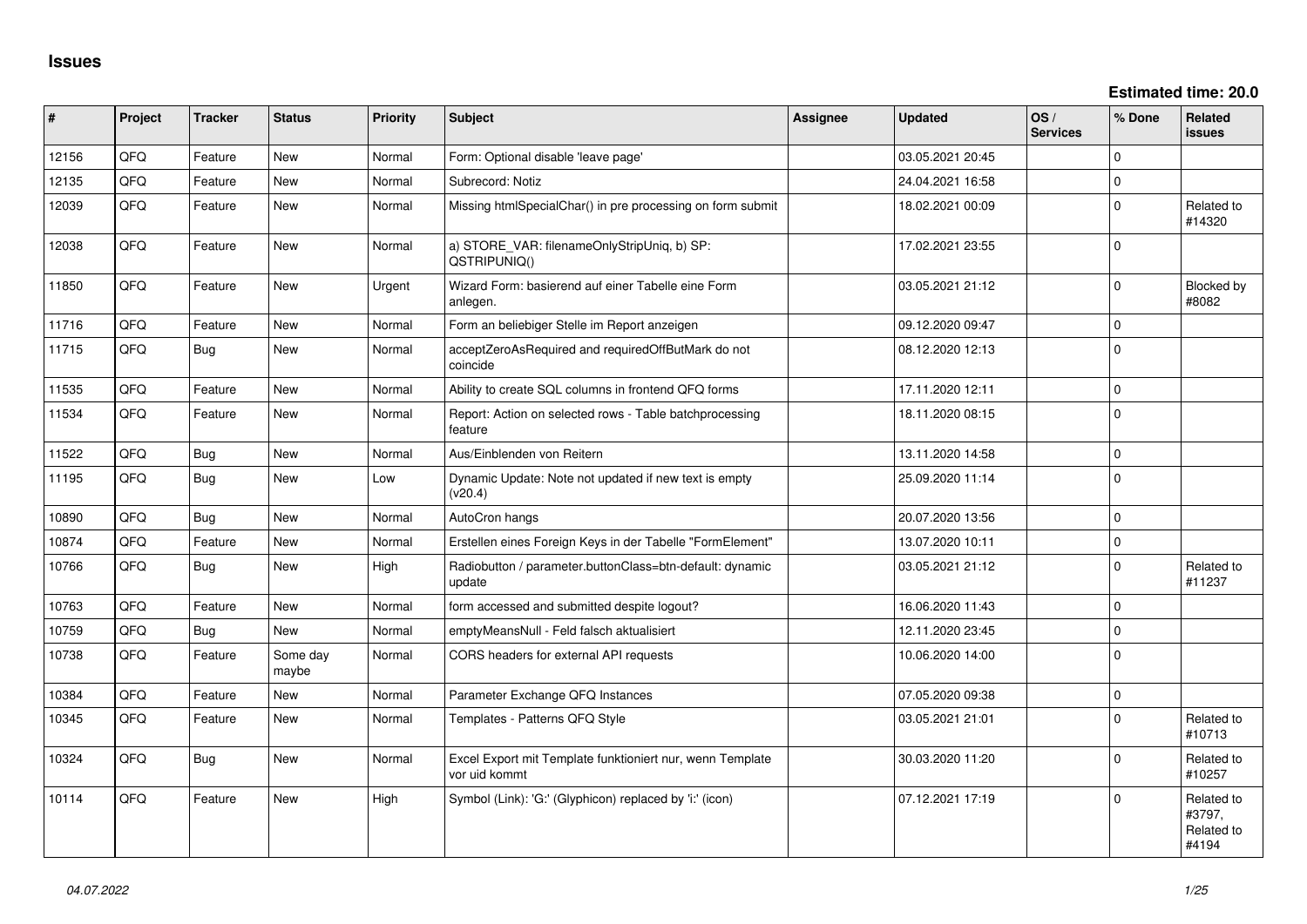| #    | Project | <b>Tracker</b> | <b>Status</b>     | <b>Priority</b> | <b>Subject</b>                                                                       | <b>Assignee</b> | <b>Updated</b>   | OS/<br><b>Services</b> | % Done      | Related<br>issues   |
|------|---------|----------------|-------------------|-----------------|--------------------------------------------------------------------------------------|-----------------|------------------|------------------------|-------------|---------------------|
| 9855 | QFQ     | <b>Bug</b>     | <b>New</b>        | Normal          | <b>Required Check</b>                                                                |                 | 01.02.2020 15:56 |                        | $\Omega$    |                     |
| 9853 | QFQ     | Feature        | <b>New</b>        | Normal          | Check das SQL / QFQ / Mail Logfile geschrieben wird                                  |                 | 09.01.2020 11:15 |                        | $\Omega$    |                     |
| 9126 | QFQ     | Bug            | Some day<br>maybe | Normal          | hidden Form elements are present in page source                                      |                 | 02.01.2021 18:41 |                        | $\Omega$    |                     |
| 9024 | QFQ     | Bug            | Some day<br>maybe | Normal          | QFQ Einarbeitung                                                                     |                 | 01.02.2020 15:56 |                        | $\Omega$    |                     |
| 9020 | QFQ     | <b>Bug</b>     | Some day<br>maybe | Normal          | radio mit buttonClass und dynamicUpdate lassen sich nicht<br>kombinieren             |                 | 11.12.2019 16:01 |                        | $\Omega$    |                     |
| 8056 | QFQ     | Feature        | Some day<br>maybe | Normal          | Termin Organisation (Reservation)                                                    |                 | 01.02.2020 23:19 |                        | $\mathbf 0$ | Related to<br>#8658 |
| 7921 | QFQ     | Feature        | Some day<br>maybe | Normal          | Rest API Export: URL kuerzer machen                                                  |                 | 01.02.2020 23:19 |                        | $\Omega$    |                     |
| 7402 | QFQ     | <b>Bug</b>     | Some day<br>maybe | Normal          | thumbnail cache: outdated picture when permission denied<br>and permission resolved. |                 | 01.02.2020 23:20 |                        | $\Omega$    |                     |
| 7281 | QFQ     | Bug            | Some day<br>maybe | Normal          | Subrecords: on large screen separator line too short                                 |                 | 01.02.2020 23:19 |                        | $\mathbf 0$ |                     |
| 7278 | QFQ     | Feature        | Some day<br>maybe | Normal          | Form: Wert vordefinieren der immer gesetzt wird                                      |                 | 02.05.2021 09:27 |                        | $\Omega$    |                     |
| 7229 | QFQ     | Feature        | Some day<br>maybe | Normal          | New FormElement.type: Button                                                         |                 | 01.02.2021 12:32 |                        | $\Omega$    |                     |
| 7108 | QFQ     | Feature        | Some day<br>maybe | Normal          | QFQ Wrap Elements                                                                    |                 | 11.12.2019 16:01 |                        | $\Omega$    |                     |
| 7106 | QFQ     | Feature        | Some day<br>maybe | Normal          | Beispiel Nummerierung von Rows in Report                                             |                 | 11.12.2019 16:01 |                        | $\Omega$    |                     |
| 7105 | QFQ     | Feature        | Some day<br>maybe | Normal          | Beispiel wie man in einer zweiten Tabelle speichert.                                 |                 | 11.12.2019 16:01 |                        | $\mathbf 0$ |                     |
| 7104 | QFQ     | Feature        | Some day<br>maybe | Normal          | Manual: hint about escaping if '\r' appears in mail body                             |                 | 11.12.2019 16:01 |                        | $\mathbf 0$ |                     |
| 7101 | QFQ     | Bug            | Some day<br>maybe | Normal          | 'form' in SIP and 'report' - breaks                                                  |                 | 01.02.2020 23:20 |                        | $\Omega$    |                     |
| 7100 | QFQ     | Feature        | Some day<br>maybe | Normal          | Download: log access, max downloads, time limit                                      |                 | 01.02.2020 23:19 |                        | $\Omega$    |                     |
| 6992 | QFQ     | Feature        | Some day<br>maybe | Normal          | DB exception: Syntax Highlight                                                       |                 | 11.12.2019 16:01 |                        | $\Omega$    | Related to<br>#5450 |
| 6704 | QFQ     | Feature        | Some day<br>maybe | Normal          | Upload Mode: Bilder in Notizen rechts sollen aktuellen<br>Upload repräsentieren.     |                 | 01.02.2020 23:19 |                        | $\Omega$    | Related to<br>#3264 |
| 6515 | QFQ     | Feature        | Some day<br>maybe | Normal          | Formular: Felder dynamisch ein/ausblenden                                            |                 | 11.12.2019 16:02 |                        | $\Omega$    |                     |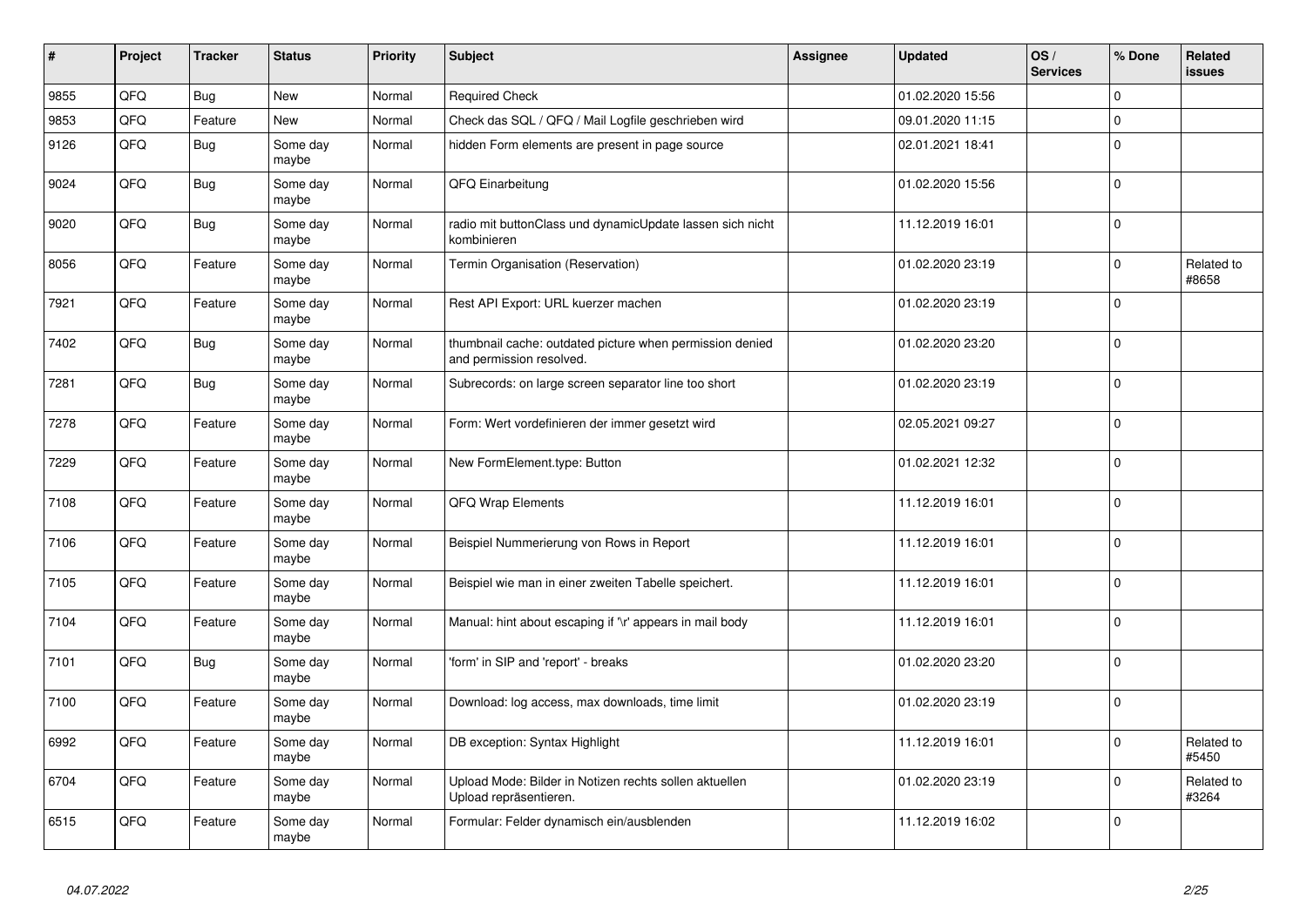| #    | Project | <b>Tracker</b> | <b>Status</b>     | <b>Priority</b> | <b>Subject</b>                                                                    | <b>Assignee</b> | <b>Updated</b>   | OS/<br><b>Services</b> | % Done      | Related<br><b>issues</b> |
|------|---------|----------------|-------------------|-----------------|-----------------------------------------------------------------------------------|-----------------|------------------|------------------------|-------------|--------------------------|
| 6299 | QFQ     | Feature        | Some day<br>maybe | Normal          | Attack detection: log table with invalid SIP access                               |                 | 11.12.2019 16:02 |                        | $\Omega$    | Related to<br>#3947      |
| 6288 | QFQ     | Feature        | Some day<br>maybe | Normal          | Best Practice: Erklaeren wie man ein Formular ganz in<br>'weiss' erstellen kann   |                 | 11.12.2019 16:02 |                        | $\Omega$    |                          |
| 6084 | QFQ     | Feature        | Some day<br>maybe | Normal          | New escape type: 'D' - convert date                                               |                 | 01.02.2020 23:19 |                        | $\Omega$    |                          |
| 6083 | QFQ     | Feature        | Some day<br>maybe | Normal          | Dynamic Update: Value Check via SQL                                               |                 | 11.12.2019 16:02 |                        | $\Omega$    |                          |
| 5923 | QFQ     | Feature        | Some day<br>maybe | Normal          | fillStoreSystemBySqlLate                                                          |                 | 01.02.2020 23:19 |                        | $\Omega$    |                          |
| 5895 | QFQ     | Feature        | Some day<br>maybe | Normal          | Tutorial: List of all QFQ Features                                                |                 | 01.02.2020 23:19 |                        | $\Omega$    |                          |
| 5893 | QFQ     | Feature        | Some day<br>maybe | Normal          | Edit on double-click                                                              |                 | 01.02.2020 23:19 |                        | $\Omega$    | Related to<br>#5894      |
| 5892 | QFQ     | Feature        | Some day<br>maybe | Normal          | QFQ should use T3 API to manipulate FE GROUP<br>membership                        |                 | 01.02.2020 23:20 |                        | $\Omega$    |                          |
| 5877 | QFQ     | Bug            | Some day<br>maybe | Normal          | FE.type=note:bsColumn strange behaviour                                           |                 | 01.02.2020 23:19 |                        | $\Omega$    |                          |
| 5851 | QFQ     | Feature        | Some day<br>maybe | Normal          | Queue System implementieren: MQTT, RabbitMQ                                       |                 | 01.02.2020 23:20 |                        | $\Omega$    | Related to<br>#5715      |
| 5850 | QFQ     | Feature        | Some day<br>maybe | Normal          | Deployment: In QFQ Doc best practice fuer zeitgemaesses<br>Deployment beschreiben |                 | 01.02.2020 23:20 |                        | $\mathbf 0$ |                          |
| 5805 | QFQ     | Feature        | Some day<br>maybe | Normal          | TypeAHead SQL value instead of key stored                                         |                 | 01.02.2020 23:19 |                        | $\Omega$    | Related to<br>#5444      |
| 5783 | QFQ     | Feature        | Some day<br>maybe | Normal          | <b>BPMN View/Edit</b>                                                             |                 | 11.12.2019 16:02 |                        | $\Omega$    |                          |
| 5455 | QFQ     | Feature        | Some day<br>maybe | Normal          | Mail Redirects grld abhaengig                                                     |                 | 01.02.2020 23:20 |                        | $\Omega$    |                          |
| 5452 | QFQ     | Feature        | Some day<br>maybe | Normal          | Thumbnails from PDF: bad quality                                                  |                 | 01.02.2020 23:20 |                        | $\Omega$    |                          |
| 5342 | QFQ     | Feature        | Some day<br>maybe | Normal          | link - with HTML Attributes                                                       |                 | 01.02.2020 23:20 |                        | $\Omega$    | Related to<br>#14077     |
| 5160 | QFQ     | Feature        | Some day<br>maybe | Normal          | QFQ collaborative / together.js, ShareJS, y-js, collaborative,                    |                 | 11.12.2019 16:02 |                        | $\Omega$    |                          |
| 5129 | QFQ     | Feature        | Some day<br>maybe | Normal          | Reports: SQL fuer x Achse und y Achse                                             |                 | 11.12.2019 16:02 |                        | $\Omega$    |                          |
| 4974 | QFQ     | Feature        | Some day<br>maybe | Normal          | Long polling - inform all listening clients of changes                            |                 | 11.12.2019 16:02 |                        | $\Omega$    |                          |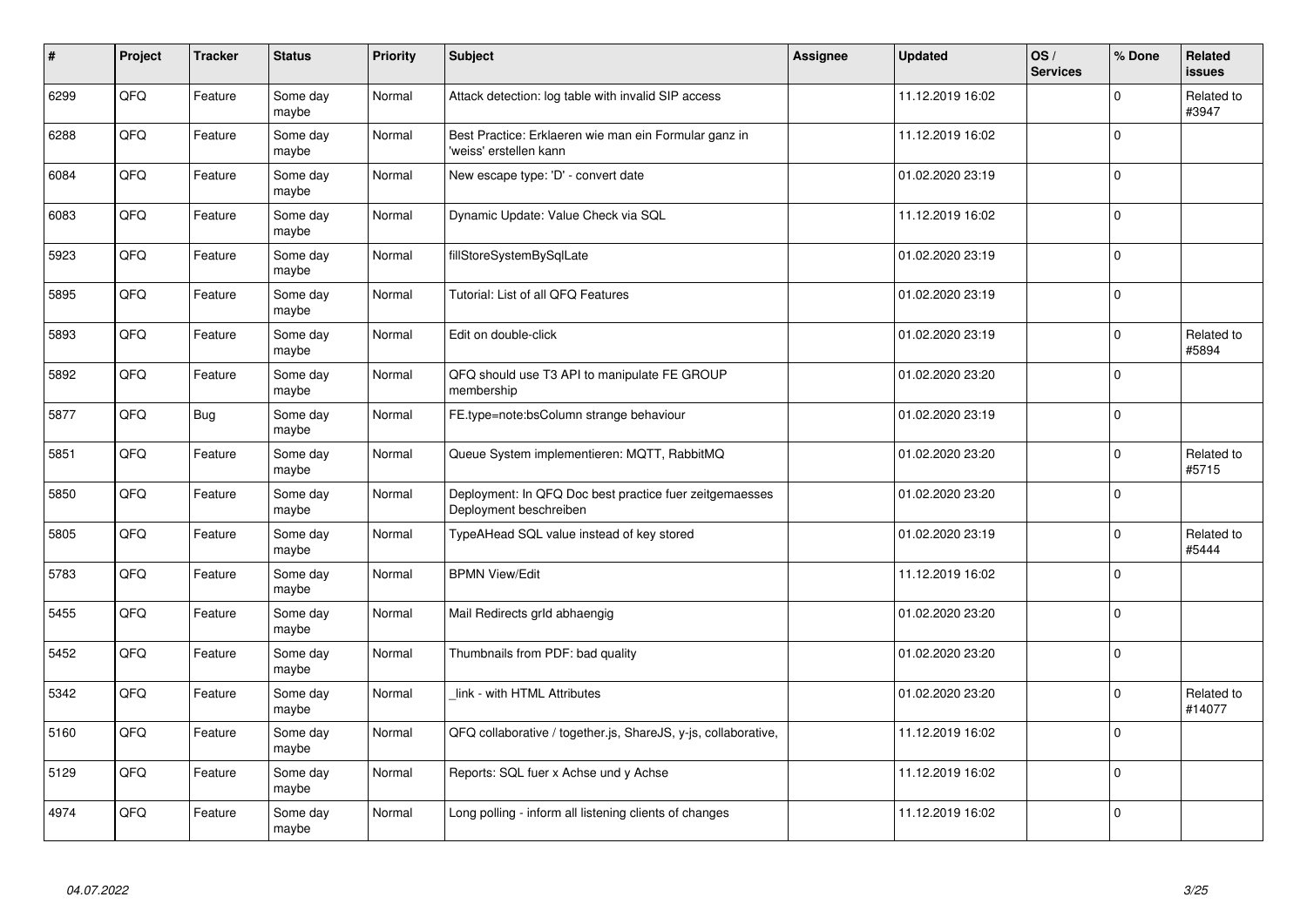| ∦    | Project | <b>Tracker</b> | <b>Status</b>     | <b>Priority</b> | <b>Subject</b>                                                                                                                                                | <b>Assignee</b> | <b>Updated</b>   | OS/<br><b>Services</b> | % Done      | Related<br>issues                           |
|------|---------|----------------|-------------------|-----------------|---------------------------------------------------------------------------------------------------------------------------------------------------------------|-----------------|------------------|------------------------|-------------|---------------------------------------------|
| 4816 | QFQ     | Feature        | Some day<br>maybe | Normal          | Templates for QFQ Reports (Tables, Radios, )                                                                                                                  |                 | 01.02.2020 23:20 |                        | $\Omega$    |                                             |
| 4719 | QFQ     | Feature        | Some day<br>maybe | Normal          | Custom Message in Client in case of 'Browser tab close,<br>modification will be lost'                                                                         |                 | 01.02.2020 23:20 |                        | $\mathbf 0$ |                                             |
| 4640 | QFQ     | Feature        | Some day<br>maybe | Normal          | Rename System Forms                                                                                                                                           |                 | 01.02.2020 23:20 |                        | 0           |                                             |
| 4627 | QFQ     | Feature        | Some day<br>maybe | Normal          | dbupdate: all tables - check 'create', 'modified' if it is possible<br>to change to default 'CURRENT_TIMESTAMP' and modified<br>'ON UPDATE CURRENT_TIMESTAMP' |                 | 01.02.2020 23:20 |                        | $\mathbf 0$ |                                             |
| 4626 | QFQ     | Feature        | Some day<br>maybe | Normal          | Mobile View: 'classBody=qfq-form-right' makes no sense                                                                                                        |                 | 01.02.2020 23:20 |                        | $\mathbf 0$ |                                             |
| 4551 | QFQ     | Feature        | Some day<br>maybe | Normal          | Set 'pills' via dynamicUpdate to show/hide/disabled                                                                                                           |                 | 01.02.2020 23:20 |                        | 0           | Related to<br>#3752                         |
| 4546 | QFQ     | <b>Bug</b>     | Some day<br>maybe | Normal          | NH: SIP storage is destroyed                                                                                                                                  |                 | 01.02.2020 23:20 |                        | $\Omega$    |                                             |
| 4536 | QFQ     | Feature        | Some day<br>maybe | Normal          | FE upload: problem with delete if mutliple uploads an<br>FE.name="                                                                                            |                 | 01.02.2020 23:20 |                        | $\Omega$    |                                             |
| 4446 | QFQ     | Feature        | Some day<br>maybe | Normal          | New FE get same feldContainerId as last modifed FE                                                                                                            |                 | 01.02.2020 23:20 |                        | $\mathbf 0$ |                                             |
| 4445 | QFQ     | Feature        | Some day<br>maybe | Normal          | template group: Option to simulate fieldset                                                                                                                   |                 | 28.06.2021 14:11 |                        | $\mathbf 0$ |                                             |
| 4444 | QFQ     | Feature        | Some day<br>maybe | Normal          | FE.type=upload: detect mime type                                                                                                                              |                 | 11.12.2019 16:02 |                        | $\Omega$    | Related to<br>#4303                         |
| 4443 | QFQ     | Feature        | Some day<br>maybe | Normal          | Form: multiple secondary tables                                                                                                                               |                 | 01.02.2020 23:20 |                        | $\Omega$    |                                             |
| 4442 | QFQ     | Feature        | Some day<br>maybe | Normal          | Special Column Name: _link - new symbol G (Glyph) to<br>choose any available symbol                                                                           |                 | 11.12.2019 16:02 |                        | $\Omega$    |                                             |
| 4441 | QFQ     | Bug            | Some day<br>maybe | Normal          | \$_SERVER Vars sollten nur aus dem Store genommen<br>werden - Code entsprechend anpassen.                                                                     |                 | 11.12.2019 16:02 |                        | $\Omega$    |                                             |
| 4440 | QFQ     | Feature        | Some day<br>maybe | Normal          | Manual.rst: explain how to. expand PHP Session to 4h                                                                                                          |                 | 11.12.2019 16:02 |                        | 0           |                                             |
| 4439 | QFQ     | Feature        | Some day<br>maybe | Normal          | Log: report all actions fired by an FE Element, incl. the<br>original directive (slaveld, sqllnsert, )                                                        |                 | 01.02.2020 23:20 |                        | $\mathbf 0$ | Related to<br>#4432,<br>Related to<br>#5458 |
| 4435 | QFQ     | Feature        | Some day<br>maybe | Normal          | Report: striptags - specify allowed tags                                                                                                                      |                 | 01.02.2020 23:20 |                        | $\mathbf 0$ |                                             |
| 4433 | QFQ     | Feature        | Some day<br>maybe | Normal          | Log when SIP will be destroyed by QFQ for any (security)<br>reason                                                                                            |                 | 01.02.2020 23:20 |                        | $\Omega$    | Related to<br>#4432,<br>Related to<br>#5458 |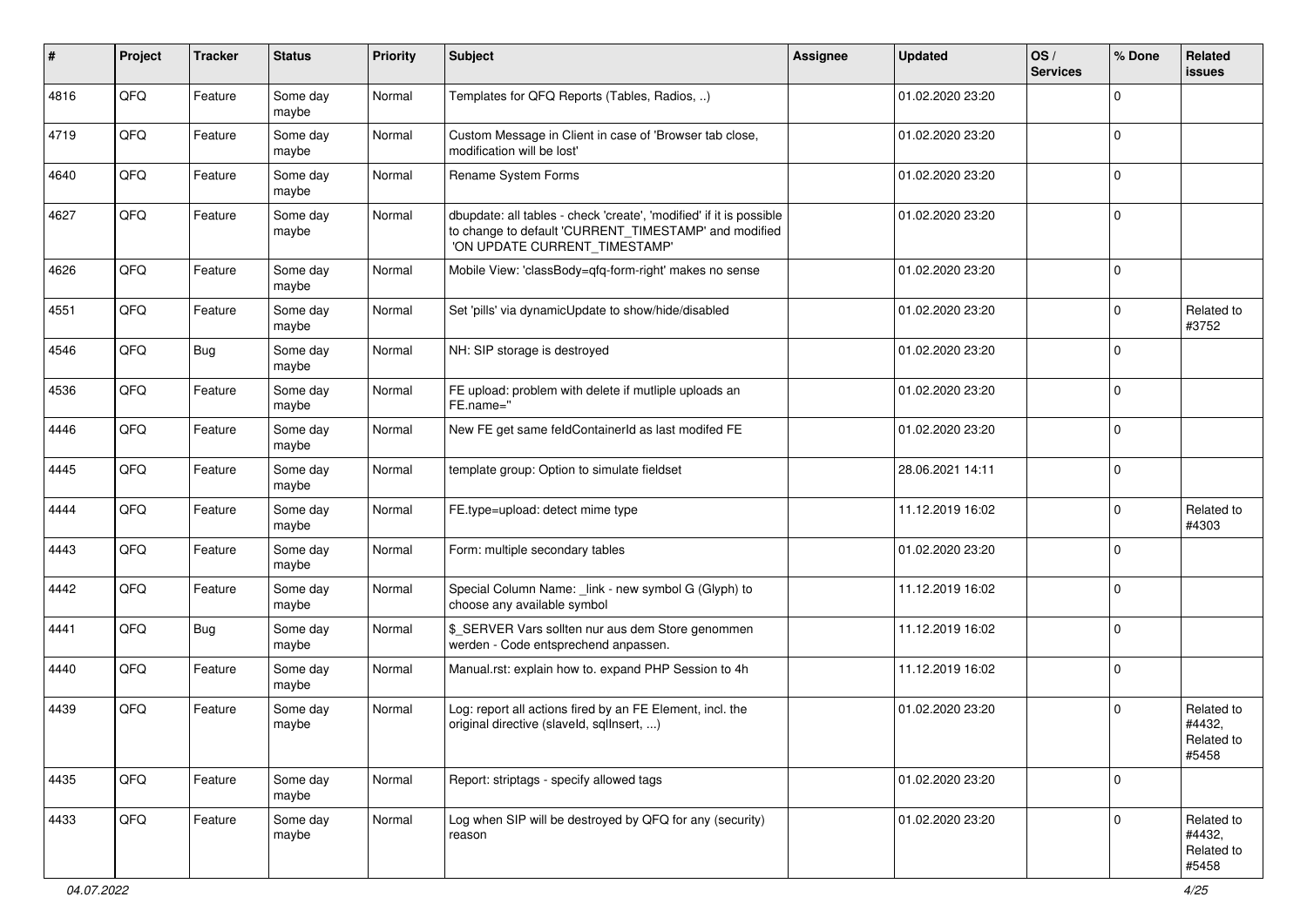| $\sharp$ | Project | <b>Tracker</b> | <b>Status</b>     | <b>Priority</b> | <b>Subject</b>                                                                                                                                           | <b>Assignee</b> | <b>Updated</b>   | OS/<br><b>Services</b> | % Done      | Related<br>issues    |
|----------|---------|----------------|-------------------|-----------------|----------------------------------------------------------------------------------------------------------------------------------------------------------|-----------------|------------------|------------------------|-------------|----------------------|
| 4194     | QFQ     | Feature        | In Progress       | Normal          | Bootstrap 4 ist jetzt offiziel                                                                                                                           |                 | 03.05.2021 20:47 |                        | $\Omega$    | Related to<br>#10114 |
| 4138     | QFQ     | <b>Bug</b>     | Some day<br>maybe | Normal          | _style fehlt                                                                                                                                             |                 | 11.12.2019 16:03 |                        | $\mathbf 0$ |                      |
| 4122     | QFQ     | <b>Bug</b>     | Some day<br>maybe | Normal          | file: Render Mode hat keinen Effekt                                                                                                                      |                 | 11.12.2019 16:03 |                        | 0           |                      |
| 4027     | QFQ     | Feature        | Some day<br>maybe | Normal          | Missing: orange 'check' / 'bullet'                                                                                                                       |                 | 11.12.2019 16:03 |                        | $\mathbf 0$ |                      |
| 3880     | QFQ     | Feature        | Some day<br>maybe | Normal          | Form 'Form': anlegen einer Tabelle                                                                                                                       |                 | 14.01.2021 10:12 |                        | $\mathbf 0$ |                      |
| 3879     | QFQ     | Feature        | Some day<br>maybe | Normal          | Form 'FormElement': Beim Feld 'name' rechts in der Notiz<br>einen Link einblenden - a) aktuelle Definition anzeigen, b)<br>Spalte in der Tabelle anlegen |                 | 11.12.2019 16:03 |                        | $\mathbf 0$ |                      |
| 3878     | QFQ     | Feature        | Some day<br>maybe | Normal          | Form 'FormElement': Spalte 'name' typeAhead mit<br>Spaltennamen der Primarytable.                                                                        |                 | 11.12.2019 16:03 |                        | $\Omega$    |                      |
| 3646     | QFQ     | Feature        | Some day<br>maybe | Normal          | Moeglichkeit HTML Tags in Reports auszugeben (zu<br>enkodieren: htmlspecialchars)                                                                        |                 | 11.12.2019 16:02 |                        | $\mathbf 0$ | Related to<br>#14320 |
| 3617     | QFQ     | Feature        | Some day<br>maybe | Normal          | Load javascripts at bottom                                                                                                                               |                 | 11.12.2019 16:02 |                        | $\mathbf 0$ |                      |
| 3567     | QFQ     | Feature        | Some day<br>maybe | Low             | 'Save', 'Close', 'New' als FormElement                                                                                                                   |                 | 11.12.2019 16:02 |                        | $\mathbf 0$ |                      |
| 3495     | QFQ     | Feature        | Some day<br>maybe | Normal          | Predifined Parameter werden nicht in '+' (add new record)<br>SIP gerendert.                                                                              |                 | 11.12.2019 16:02 |                        | $\Omega$    |                      |
| 2950     | QFQ     | Feature        | Some day<br>maybe | Normal          | Inhalt QFQ Records als File                                                                                                                              |                 | 11.12.2019 16:03 |                        | $\Omega$    |                      |
| 1510     | QFQ     | Feature        | Some day<br>maybe | Normal          | jquery von google laden, falls das nicht geht lokal                                                                                                      |                 | 11.12.2019 16:03 |                        | $\Omega$    |                      |
| 1253     | QFQ     | Feature        | Some day<br>maybe | Normal          | QF: Colorpicker                                                                                                                                          |                 | 11.12.2019 16:03 |                        | $\Omega$    |                      |
| 1251     | QFQ     | Feature        | Some day<br>maybe | Normal          | QF: Combo                                                                                                                                                |                 | 11.12.2019 16:03 |                        | 0           |                      |
| 1234     | QFQ     | Feature        | Some day<br>maybe | Normal          | QF: Record numbering: Im Grid soll in Spalte 1 optional die<br>laufende Nummer der Records angezeigt werden.                                             |                 | 01.02.2020 23:20 |                        | $\mathbf 0$ |                      |
| 955      | QFQ     | Feature        | Some day<br>maybe | Normal          | QF: Notizen vor/nach dem Form                                                                                                                            |                 | 01.02.2020 23:20 |                        | l 0         |                      |
| 880      | QFQ     | Feature        | Some day<br>maybe | Urgent          | Security: PHP, SQL Injection, XSS                                                                                                                        |                 | 03.05.2021 21:14 |                        | $\Omega$    | Related to<br>#14320 |
| 14185    | QFQ     | Feature        | New               | Normal          | External/Autocron.php - better suitable directory                                                                                                        | Support: System | 28.05.2022 11:03 |                        | 0           |                      |
| 13647    | QFQ     | Bug            | New               | Normal          | Autofocus funktioniert nicht auf Chrome                                                                                                                  | Benjamin Baer   | 19.03.2022 17:44 |                        | 0           |                      |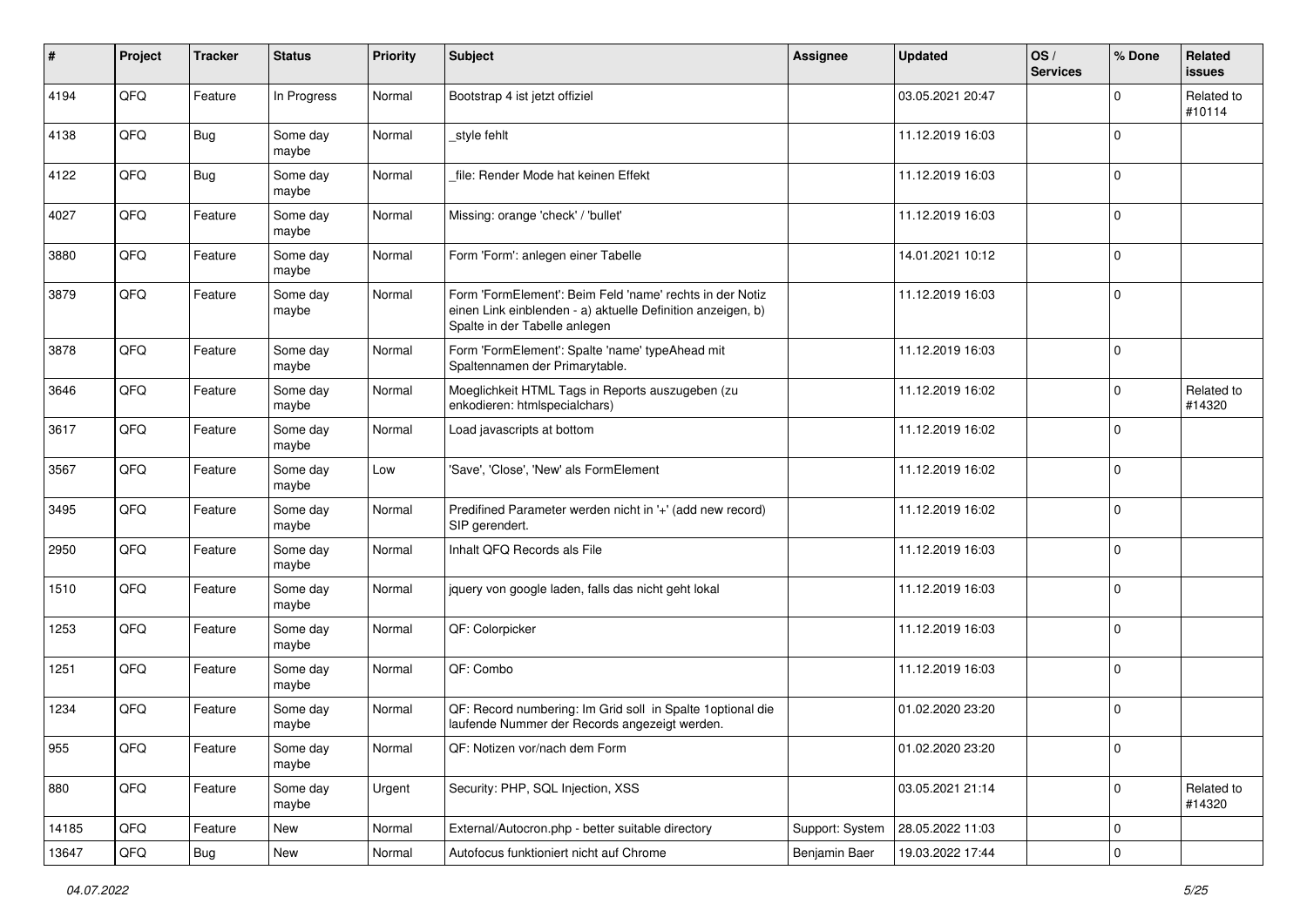| #     | Project | <b>Tracker</b> | <b>Status</b>     | <b>Priority</b> | <b>Subject</b>                                                                     | <b>Assignee</b> | <b>Updated</b>   | OS/<br><b>Services</b> | % Done              | Related<br>issues                                                      |
|-------|---------|----------------|-------------------|-----------------|------------------------------------------------------------------------------------|-----------------|------------------|------------------------|---------------------|------------------------------------------------------------------------|
| 13528 | QFQ     | Bug            | New               | Normal          | qfq.io > releases: es wird kein neues Release angelegt                             | Benjamin Baer   | 19.03.2022 17:46 |                        | 0                   |                                                                        |
| 12556 | QFQ     | Feature        | New               | Normal          | Pills Title: colored = static or dynamic on allrequiredgiven                       | Benjamin Baer   | 19.03.2022 17:49 |                        | 0                   |                                                                        |
| 12490 | QFQ     | Feature        | New               | Normal          | Loading Plugins in QFQ - see what tinymce does. (lazy<br>loading)                  | Benjamin Baer   | 08.06.2022 10:37 |                        | $\mathbf 0$         | Related to<br>#12611,<br>Related to<br>#10013,<br>Related to<br>#7732  |
| 12476 | QFQ     | Feature        | New               | Normal          | clearMe: a) should trigger 'dirty', b) sticky on textarea resize                   | Benjamin Baer   | 04.01.2022 08:40 |                        | $\Omega$            | Related to<br>#9528                                                    |
| 11237 | QFQ     | Bug            | New               | High            | Radiobutton / parameter.buttonClass= btn-default - kein dirty<br>Trigger           | Benjamin Baer   | 03.05.2021 21:12 |                        | 0                   | Related to<br>#10766                                                   |
| 11057 | QFQ     | Bug            | New               | High            | Checkboxes ohne span.checkmark im Report werden<br>ausgeblendet                    | Benjamin Baer   | 03.05.2021 21:12 |                        | 0                   | Related to<br>#11039                                                   |
| 10003 | QFQ     | Feature        | Priorize          | Normal          | fieldset: stronger visualize group                                                 | Benjamin Baer   | 12.02.2020 08:13 |                        | $\mathbf 0$         |                                                                        |
| 9898  | QFQ     | Bug            | Feedback          | Normal          | Formular trotz Timeout gespeichert                                                 | Benjamin Baer   | 01.02.2020 15:56 |                        | 0                   |                                                                        |
| 9548  | QFQ     | Feature        | Feedback          | High            | FormElement: Pattern mismatch - optional report only on<br>focus lost              | Benjamin Baer   | 03.05.2021 21:14 |                        | $\mathbf 0$         |                                                                        |
| 9535  | QFQ     | <b>Bug</b>     | Feedback          | Normal          | Report:  AS '_vertical' - column to wide - vertical >> rot45,<br>rot <sub>90</sub> | Benjamin Baer   | 01.02.2020 15:56 |                        | 0                   |                                                                        |
| 9135  | QFQ     | Feature        | Priorize          | Normal          | Progress Bar generic / replace old hourglass download<br>popup                     | Benjamin Baer   | 03.01.2022 07:43 |                        | $\mathbf 0$         |                                                                        |
| 9130  | QFQ     | Feature        | Some day<br>maybe | Normal          | tablesorter: Automatic Row numbering / Zeilenummer                                 | Benjamin Baer   | 01.02.2020 23:22 |                        | $\Omega$            |                                                                        |
| 7965  | QFQ     | Feature        | Priorize          | Normal          | Input type 'text' with visual format - currency                                    | Benjamin Baer   | 03.01.2022 07:45 |                        | 0                   |                                                                        |
| 7732  | QFQ     | Feature        | Some day<br>maybe | Normal          | Javascript: Lazy Loading der add on libs                                           | Benjamin Baer   | 08.06.2022 10:38 |                        | 0                   | Related to<br>#12611,<br>Related to<br>#12490,<br>Related to<br>#10013 |
| 7730  | QFQ     | Feature        | Priorize          | Normal          | SELECT Box: title in between                                                       | Benjamin Baer   | 01.02.2020 23:22 |                        | 0                   |                                                                        |
| 7602  | QFQ     | Feature        | ToDo              | High            | Multi Select: with checkboxes                                                      | Benjamin Baer   | 22.03.2022 09:07 |                        | $\Omega$            |                                                                        |
| 6972  | QFG     | Feature        | Some day<br>maybe | Normal          | Fabric Clipboard / cross browser tab                                               | Benjamin Baer   | 01.02.2020 23:21 |                        | 0                   |                                                                        |
| 6970  | QFQ     | Feature        | Some day<br>maybe | Normal          | tablesorter: default fuer 'sortReset' aendern von 'Ctrl' zu 'Alt'                  | Benjamin Baer   | 01.02.2020 23:21 |                        | $\mathbf 0$         |                                                                        |
| 6870  | QFQ     | Feature        | Priorize          | Normal          | Click on '_link' triggers an API call                                              | Benjamin Baer   | 03.01.2022 08:25 |                        | 0                   |                                                                        |
| 6801  | QFQ     | Feature        | Priorize          | Normal          | Fabric: Maximize / FullIscreen                                                     | Benjamin Baer   | 21.03.2022 09:56 |                        | $\mathsf{O}\xspace$ |                                                                        |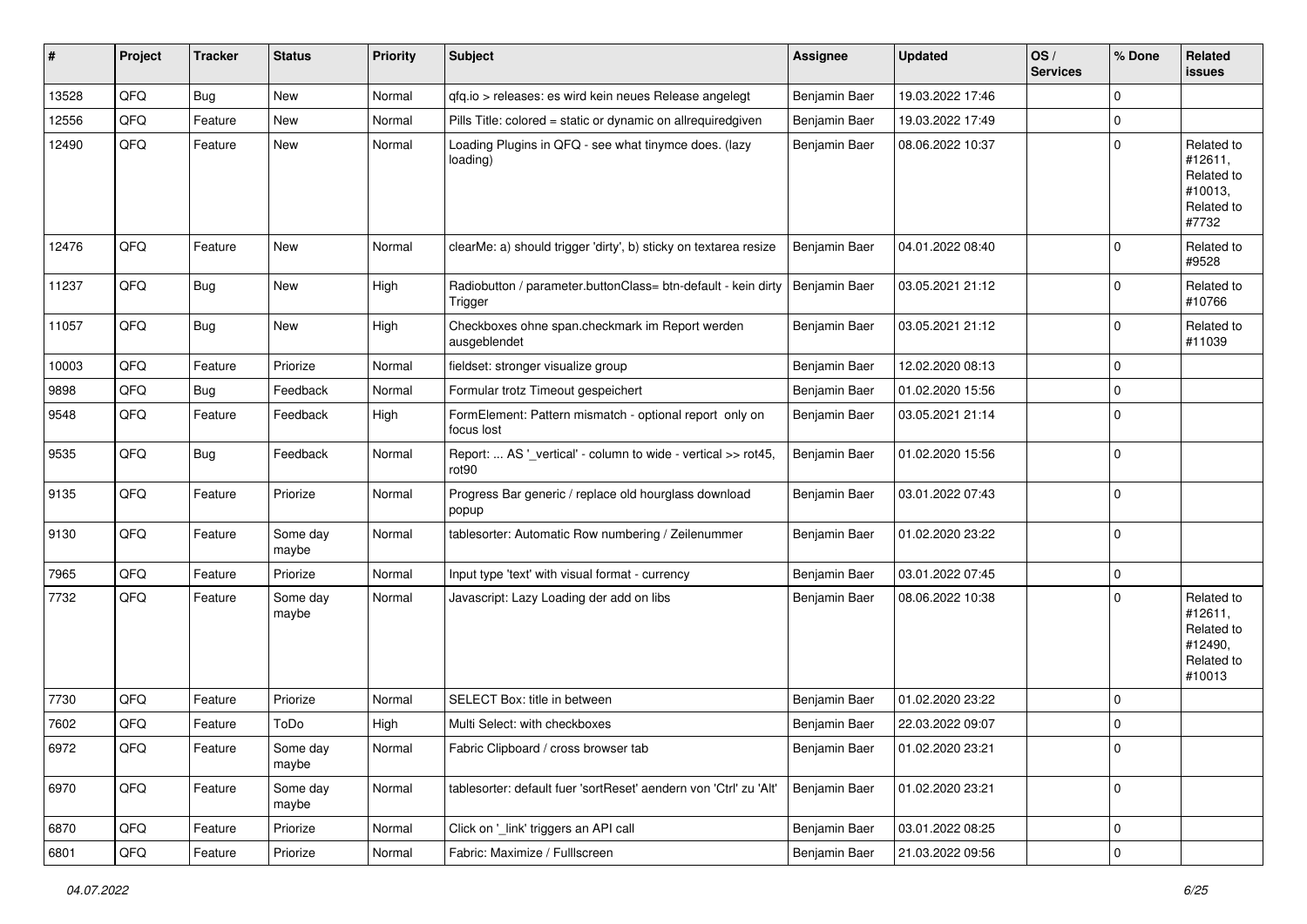| ∦     | Project | <b>Tracker</b> | <b>Status</b>     | <b>Priority</b> | <b>Subject</b>                                                                                                                                           | <b>Assignee</b>     | <b>Updated</b>   | OS/<br><b>Services</b> | % Done         | Related<br><b>issues</b> |
|-------|---------|----------------|-------------------|-----------------|----------------------------------------------------------------------------------------------------------------------------------------------------------|---------------------|------------------|------------------------|----------------|--------------------------|
| 6566  | QFQ     | Bug            | Priorize          | Normal          | Link Function 'delete': provided parameter missing on page<br>reload                                                                                     | Benjamin Baer       | 03.01.2022 08:08 |                        | $\Omega$       |                          |
| 6224  | QFQ     | Feature        | Priorize          | Normal          | Dynamic update: fade in/out fields                                                                                                                       | Benjamin Baer       | 21.03.2022 09:50 |                        | $\Omega$       |                          |
| 6140  | QFQ     | Bug            | Priorize          | Normal          | QFQ DnD Sort: Locked fields                                                                                                                              | Benjamin Baer       | 21.03.2022 09:56 |                        | $\Omega$       |                          |
| 5562  | QFQ     | Feature        | Priorize          | Normal          | Drag'n'Drop fuer Uploads                                                                                                                                 | Benjamin Baer       | 21.03.2022 09:52 |                        | $\Omega$       | Related to<br>#9706      |
| 5389  | QFQ     | Feature        | Some day<br>maybe | Normal          | QFQ Design: Multline label / note                                                                                                                        | Benjamin Baer       | 01.02.2020 23:19 |                        | $\Omega$       |                          |
| 5366  | QFQ     | Feature        | Priorize          | Normal          | Saving with keyboard shortcuts                                                                                                                           | Benjamin Baer       | 21.03.2022 09:47 |                        | $\mathbf 0$    |                          |
| 5024  | QFQ     | Feature        | Some day<br>maybe | Normal          | Fabric: Generate PDF with edits                                                                                                                          | Benjamin Baer       | 01.02.2020 23:20 |                        | $\Omega$       | Related to<br>#10704     |
| 4457  | QFQ     | Bug            | Priorize          | Normal          | typeahead: pressing return to select an item, saves the form<br>and closes the form.                                                                     | Benjamin Baer       | 03.01.2022 08:01 |                        | $\Omega$       | Related to<br>#4398      |
| 4454  | QFQ     | Bug            | Some day<br>maybe | Normal          | Required Elements: multiple elements in a row - whole row<br>marked if only one input is empty.                                                          | Benjamin Baer       | 01.02.2020 23:20 |                        | $\Omega$       |                          |
| 4420  | QFQ     | Feature        | Some day<br>maybe | Normal          | Client: Local Storage - store the changes of a form, local in<br>the browser.                                                                            | Benjamin Baer       | 11.12.2019 16:02 |                        | $\Omega$       |                          |
| 4398  | QFQ     | Bug            | Some day<br>maybe | Normal          | Typeahead: mouse click in a prefilled input opens a single<br>item dropdown with the current value - click on it seems to<br>set the value, not the key. | Benjamin Baer       | 01.02.2020 23:20 |                        | $\Omega$       | Related to<br>#4457      |
| 3692  | QFQ     | Feature        | Some day<br>maybe | Normal          | QFQ Webseite                                                                                                                                             | Benjamin Baer       | 11.12.2019 16:02 |                        | $\Omega$       | Related to<br>#5033      |
| 3415  | QFQ     | Feature        | Some day<br>maybe | Normal          | FE Login Box Templatefile                                                                                                                                | Benjamin Baer       | 11.12.2019 16:02 |                        | $\Omega$       |                          |
| 2063  | QFQ     | Bug            | Some day<br>maybe | Normal          | Pills auf 'inaktiv' setzen falls keine Element auf dem Pill<br>sichtbar sind.                                                                            | Benjamin Baer       | 11.12.2019 16:03 |                        | $\Omega$       | Related to<br>#3752      |
| 14464 | QFQ     | Support        | <b>New</b>        | Normal          | Exception: Missing button to edit FormElement with broken<br>sqlValidate / beforeLoad                                                                    | <b>Carsten Rose</b> | 04.07.2022 00:13 |                        | $\mathbf 0$    |                          |
| 14371 | QFQ     | Feature        | Priorize          | Normal          | <b>LDAP via REPORT</b>                                                                                                                                   | Carsten Rose        | 19.06.2022 16:37 |                        | $\Omega$       |                          |
| 14323 | QFQ     | Bug            | In Progress       | Normal          | Report: render=both single - no impact                                                                                                                   | Carsten Rose        | 19.06.2022 18:31 |                        | $\mathbf 0$    |                          |
| 14305 | QFQ     | Bug            | <b>New</b>        | Normal          | Inline Report editing does not create history entries                                                                                                    | Carsten Rose        | 10.06.2022 11:55 |                        | $\Omega$       |                          |
| 14304 | QFQ     | Bug            | <b>New</b>        | Normal          | table sorter view safer does not work                                                                                                                    | <b>Carsten Rose</b> | 10.06.2022 11:49 |                        | $\Omega$       |                          |
| 14290 | QFQ     | Feature        | Priorize          | Normal          | FormEditor: Show Table Definition                                                                                                                        | <b>Carsten Rose</b> | 19.06.2022 16:37 |                        | $\Omega$       |                          |
| 14283 | QFQ     | Bug            | Priorize          | Normal          | HEIC / HEIF convert doesn't trigger                                                                                                                      | <b>Carsten Rose</b> | 19.06.2022 16:37 |                        | $\mathbf 0$    |                          |
| 14233 | QFQ     | Bug            | <b>New</b>        | Normal          | AS _link: question - HTML is not rendered                                                                                                                | Carsten Rose        | 28.05.2022 11:02 |                        | $\overline{0}$ |                          |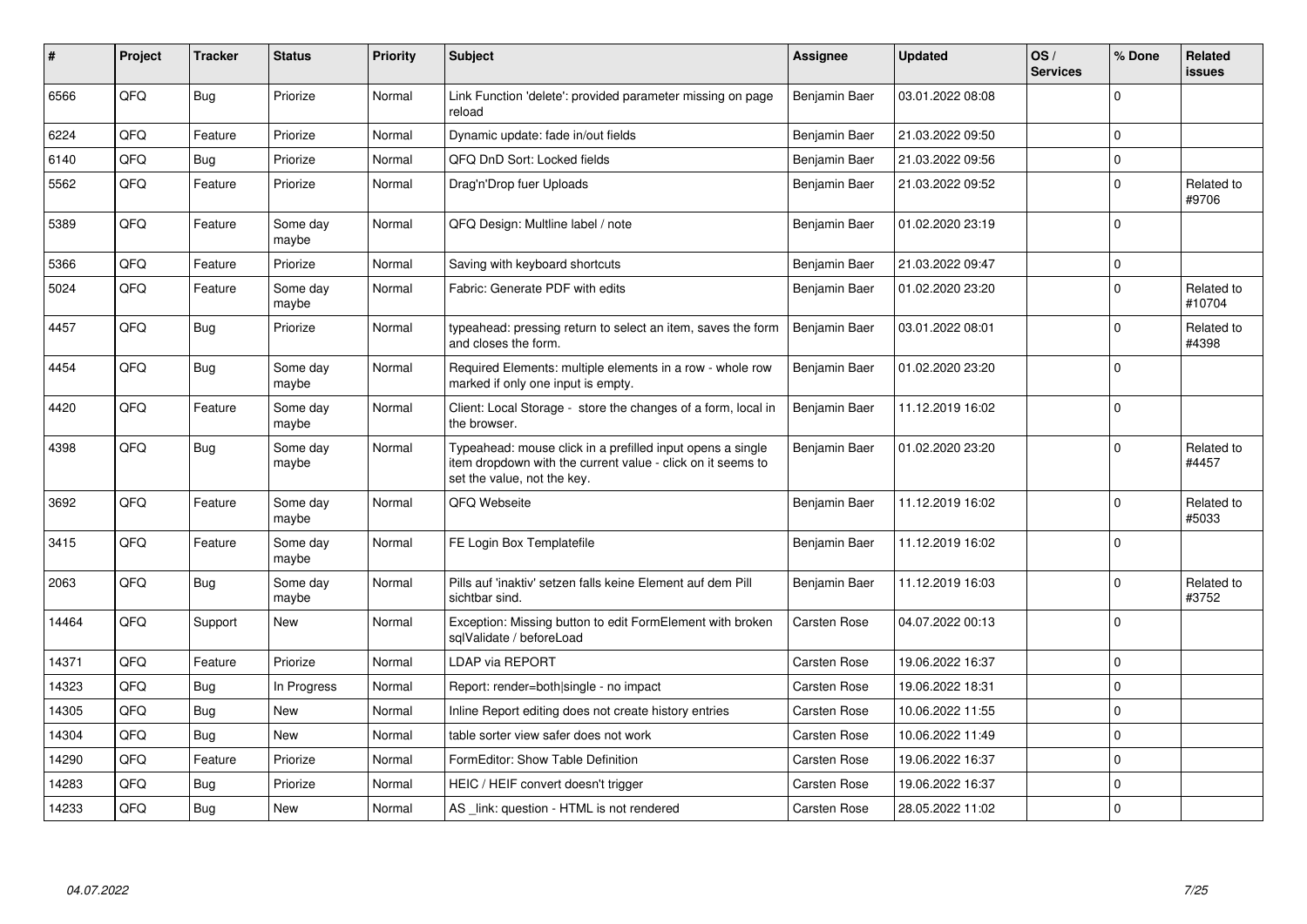| #     | Project | <b>Tracker</b> | <b>Status</b>              | <b>Priority</b> | Subject                                                                                  | <b>Assignee</b>     | <b>Updated</b>   | OS/<br><b>Services</b> | % Done      | Related<br><b>issues</b>                                               |
|-------|---------|----------------|----------------------------|-----------------|------------------------------------------------------------------------------------------|---------------------|------------------|------------------------|-------------|------------------------------------------------------------------------|
| 14187 | QFQ     | Feature        | New                        | High            | gfg.log: show current URL                                                                | Carsten Rose        | 28.05.2022 11:02 |                        | $\Omega$    | Related to<br>#13933,<br>Related to<br>#12532,<br>Related to<br>#11893 |
| 14175 | QFQ     | <b>Bug</b>     | In Progress                | Normal          | Opening a form with no QFQ Session cookie fails                                          | Carsten Rose        | 03.06.2022 10:40 |                        | $\mathbf 0$ |                                                                        |
| 14091 | QFQ     | <b>Bug</b>     | New                        | Normal          | inconsistent template path for twig                                                      | Carsten Rose        | 19.04.2022 18:36 |                        | $\mathbf 0$ |                                                                        |
| 14090 | QFQ     | Feature        | New                        | Normal          | Nützliche_script funktionen                                                              | Carsten Rose        | 28.05.2022 11:03 |                        | 0           |                                                                        |
| 14077 | QFQ     | Bug            | New                        | Normal          | As _link: Attribute 'class' missing by r:1 and r:3 - but should<br>set                   | <b>Carsten Rose</b> | 28.05.2022 11:02 |                        | $\mathbf 0$ | Related to<br>#5342,<br>Related to<br>#4343                            |
| 13843 | QFQ     | Feature        | New                        | Normal          | Create JWT via QFQ                                                                       | Carsten Rose        | 19.03.2022 17:42 |                        | $\mathbf 0$ |                                                                        |
| 13841 | QFQ     | Feature        | <b>New</b>                 | Normal          | Create PDF via iText - evaluate                                                          | <b>Carsten Rose</b> | 19.03.2022 17:42 |                        | $\mathbf 0$ |                                                                        |
| 13706 | QFQ     | <b>Bug</b>     | New                        | Normal          | Wrong CheckType in FieldElement LastStatus of Form Cron                                  | <b>Carsten Rose</b> | 21.01.2022 18:20 |                        | $\mathbf 0$ |                                                                        |
| 13700 | QFQ     | Feature        | New                        | Normal          | Redesign qfq.io Seite                                                                    | Carsten Rose        | 19.03.2022 17:43 |                        | 0           |                                                                        |
| 13659 | QFQ     | <b>Bug</b>     | New                        | Normal          | wrong sanitize class applied to R-store                                                  | Carsten Rose        | 15.01.2022 14:23 |                        | $\mathbf 0$ |                                                                        |
| 13592 | QFQ     | <b>Bug</b>     | New                        | Normal          | QFQ Build Queue: das vergeben von Tags klappt nicht. Es<br>werden keine Releases gebaut. | Carsten Rose        | 19.03.2022 17:45 |                        | $\mathbf 0$ |                                                                        |
| 13566 | QFQ     | Feature        | Ready to sync<br>(develop) | Normal          | Delete config-example.qfq.php file                                                       | Carsten Rose        | 23.12.2021 09:25 |                        | 0           |                                                                        |
| 13467 | QFQ     | Feature        | <b>New</b>                 | Normal          | ChangeLog Generator                                                                      | Carsten Rose        | 19.03.2022 17:46 |                        | 0           | Related to<br>#11460                                                   |
| 13460 | QFQ     | Bug            | <b>New</b>                 | Normal          | Doc: Password set/reset  password should not processed<br>with 'html encode'             | Carsten Rose        | 19.03.2022 17:46 |                        | 0           |                                                                        |
| 13451 | QFQ     | <b>Bug</b>     | New                        | Normal          | Character Counter / Max Character: Problem in Safari                                     | Carsten Rose        | 15.04.2022 17:18 |                        | 0           |                                                                        |
| 13354 | QFQ     | Feature        | New                        | Normal          | Using Websocket in QFQ                                                                   | Carsten Rose        | 10.11.2021 15:47 |                        | $\mathbf 0$ |                                                                        |
| 13332 | QFQ     | Bug            | New                        | Normal          | Multi Form: Required Felder werden visuell nicht markiert.                               | Carsten Rose        | 19.03.2022 17:47 |                        | $\mathbf 0$ |                                                                        |
| 13331 | QFQ     | <b>Bug</b>     | New                        | Normal          | Multi Form: Clear Icon misplaced                                                         | Carsten Rose        | 19.03.2022 17:47 |                        | $\mathbf 0$ |                                                                        |
| 12974 | QFQ     | Bug            | <b>New</b>                 | High            | Sanitize Queries in Action-Elements                                                      | <b>Carsten Rose</b> | 07.12.2021 17:19 |                        | 0           |                                                                        |
| 12716 | QFQ     | <b>Bug</b>     | New                        | Normal          | template group: Pattern only applied to first instance                                   | Carsten Rose        | 19.03.2022 17:47 |                        | 0           |                                                                        |
| 12714 | QFQ     | <b>Bug</b>     | New                        | Normal          | Conversion of GIF to PDF broken when GIF contains Alpha.                                 | Carsten Rose        | 19.03.2022 17:49 |                        | 0           |                                                                        |
| 12702 | QFQ     | <b>Bug</b>     | New                        | High            | templateGroup: broken in multiDb Setup                                                   | Carsten Rose        | 14.12.2021 16:02 |                        | 0           |                                                                        |
| 12679 | QFQ     | Feature        | New                        | Normal          | tablesorter: custom column width                                                         | Carsten Rose        | 16.06.2021 11:10 |                        | 0           |                                                                        |
| 12670 | QFQ     | Bug            | New                        | High            | Dropdown-Menu classes können nicht mehr angegeben<br>werden                              | Carsten Rose        | 07.12.2021 17:19 |                        | 0           |                                                                        |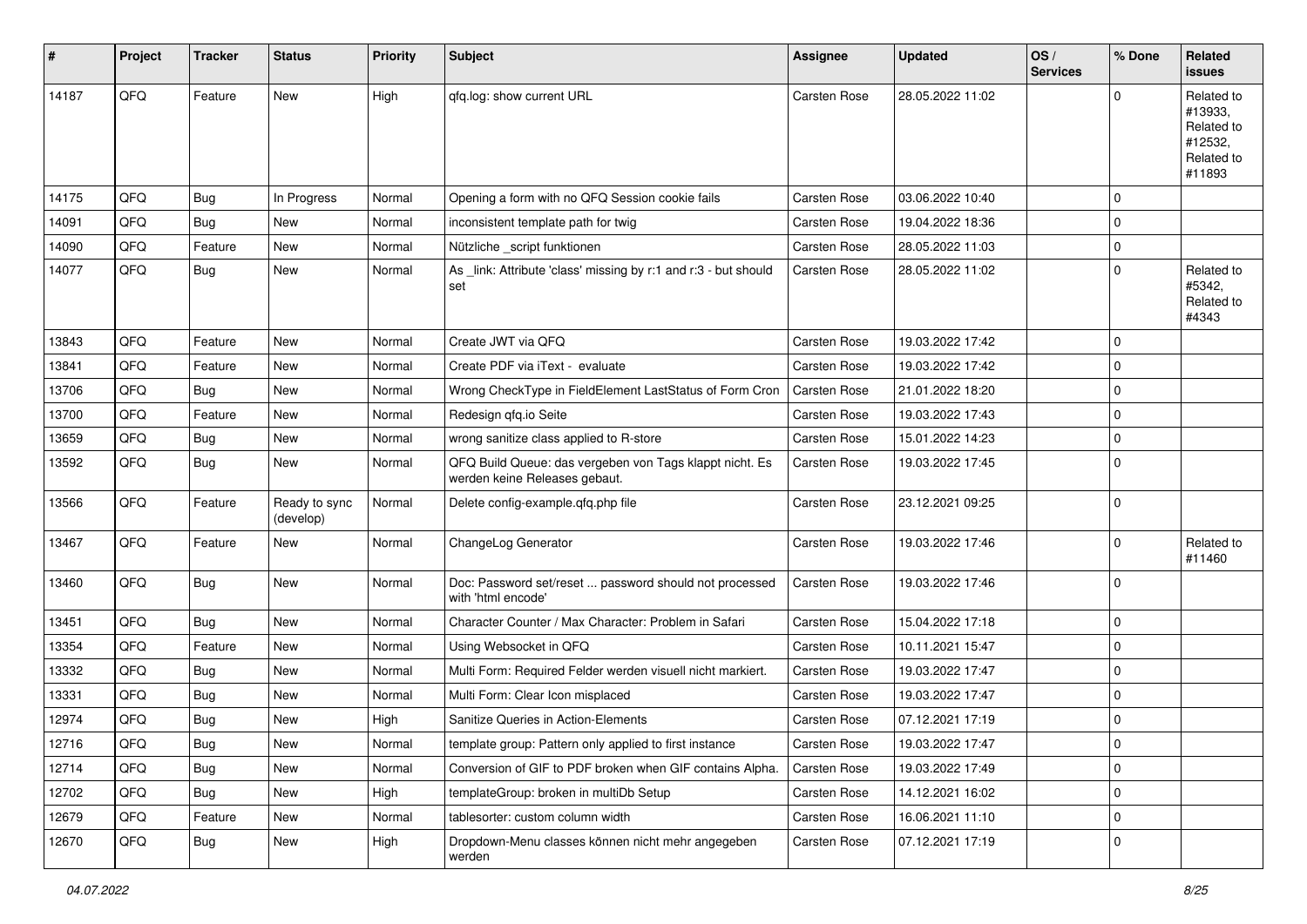| #     | Project | <b>Tracker</b> | <b>Status</b>     | <b>Priority</b> | <b>Subject</b>                                                                                                                                      | <b>Assignee</b>     | <b>Updated</b>   | OS/<br><b>Services</b> | % Done      | <b>Related</b><br>issues                                              |
|-------|---------|----------------|-------------------|-----------------|-----------------------------------------------------------------------------------------------------------------------------------------------------|---------------------|------------------|------------------------|-------------|-----------------------------------------------------------------------|
| 12664 | QFQ     | Feature        | <b>New</b>        | Normal          | TinyMCE: report/remove malicous HTML/JS Code                                                                                                        | <b>Carsten Rose</b> | 19.03.2022 17:47 |                        | 0           | Related to<br>#14320                                                  |
| 12611 | QFQ     | Feature        | Some day<br>maybe | Normal          | Refactoring: Bootstrap with Lazy Loading                                                                                                            | <b>Carsten Rose</b> | 08.06.2022 10:37 |                        | 0           | Related to<br>#12490,<br>Related to<br>#10013,<br>Related to<br>#7732 |
| 12603 | QFQ     | Feature        | <b>New</b>        | Normal          | Dropdown (Select), Radio, checkbox:<br>itemListAlways={{!SELECT key, value}}                                                                        | <b>Carsten Rose</b> | 19.03.2022 17:47 |                        | $\Omega$    |                                                                       |
| 12581 | QFQ     | Bug            | New               | Normal          | Form.forward=close: Record 'new' in new browser tab ><br>save (& close) >> Form is not reloaded with new created<br>record id and stays in mode=new | <b>Carsten Rose</b> | 19.03.2022 17:48 |                        | $\Omega$    |                                                                       |
| 12546 | QFQ     | Bug            | Feedback          | Normal          | Branch 'Development' - Unit Tests mit dirty workaround<br>angepasst                                                                                 | <b>Carsten Rose</b> | 19.03.2022 17:48 |                        | $\Omega$    |                                                                       |
| 12545 | QFQ     | Bug            | New               | Urgent          | sql.log not created / updated                                                                                                                       | <b>Carsten Rose</b> | 14.12.2021 16:02 |                        | 0           |                                                                       |
| 12544 | QFQ     | Feature        | New               | High            | a) ' AS _link' new also as ' AS _format', b) sortierung via<br>'display: none;', c) '_format' benoeitgt nicht zwingend<br>u/U/p/m/z/d               | <b>Carsten Rose</b> | 14.12.2021 16:03 |                        | $\mathbf 0$ |                                                                       |
| 12532 | QFQ     | Feature        | New               | High            | SIP-Parameter bei Seitenaufruf in Browser-Console<br>anzeigen                                                                                       | Carsten Rose        | 07.12.2021 17:19 |                        | $\Omega$    | Related to<br>#11893,<br>Related to<br>#14187                         |
| 12520 | QFQ     | Bug            | New               | Normal          | Switch FE User: still active even FE User session expired                                                                                           | <b>Carsten Rose</b> | 19.03.2022 17:48 |                        | $\Omega$    |                                                                       |
| 12513 | QFQ     | Bug            | New               | High            | Implement server side check of maxlength                                                                                                            | <b>Carsten Rose</b> | 07.12.2021 17:19 |                        | 0           |                                                                       |
| 12512 | QFQ     | Bug            | New               | Normal          | Some MySQL Installation can't use 'stored procedures'                                                                                               | <b>Carsten Rose</b> | 19.03.2022 17:48 |                        | 0           |                                                                       |
| 12504 | QFQ     | Feature        | Priorize          | Normal          | sql.log: report fe.id                                                                                                                               | <b>Carsten Rose</b> | 05.05.2021 22:09 |                        | 0           |                                                                       |
| 12503 | QFQ     | Feature        | Priorize          | Normal          | Detect dangerous UPDATE statement with missing WHERE                                                                                                | <b>Carsten Rose</b> | 05.05.2021 22:09 |                        | $\Omega$    |                                                                       |
| 12480 | QFQ     | Feature        | New               | Normal          | If QFQ upgrade is running, block further request                                                                                                    | <b>Carsten Rose</b> | 03.05.2021 20:45 |                        | $\mathbf 0$ |                                                                       |
| 12477 | QFQ     | Feature        | New               | Normal          | Support for refactoring: Form, FormElement, diverse<br>Tabellen/Spalten, tt-content Records                                                         | <b>Carsten Rose</b> | 03.05.2021 20:45 |                        | $\Omega$    |                                                                       |
| 12474 | QFQ     | Feature        | New               | Normal          | Check BaseConfigURL if it is given and the the last char is '/                                                                                      | <b>Carsten Rose</b> | 03.05.2021 20:45 |                        | $\mathbf 0$ |                                                                       |
| 12468 | QFQ     | Bug            | <b>New</b>        | Urgent          | Form: update Form.title after save                                                                                                                  | <b>Carsten Rose</b> | 03.05.2021 21:12 |                        | $\Omega$    |                                                                       |
| 12465 | QFQ     | Feature        | New               | Normal          | QFQ Function: use in FE to fill StoreRecord                                                                                                         | Carsten Rose        | 05.05.2021 21:58 |                        | $\mathbf 0$ |                                                                       |
| 12463 | QFQ     | <b>Bug</b>     | ToDo              | High            | QFQ Function: 'function' and 'sql' on same level - output of<br>sql is shown two times.                                                             | <b>Carsten Rose</b> | 15.12.2021 16:31 |                        | $\Omega$    |                                                                       |
| 12452 | QFQ     | Feature        | Priorize          | Normal          | BaseURL: alsways with '/' at the end                                                                                                                | <b>Carsten Rose</b> | 19.06.2022 13:45 |                        | $\mathbf 0$ | Related to<br>#10782                                                  |
| 12439 | QFQ     | Feature        | In Progress       | Normal          | TinyMCE Paste from Word & Character Count/Limit                                                                                                     | Carsten Rose        | 05.05.2021 22:15 |                        | $\mathbf 0$ |                                                                       |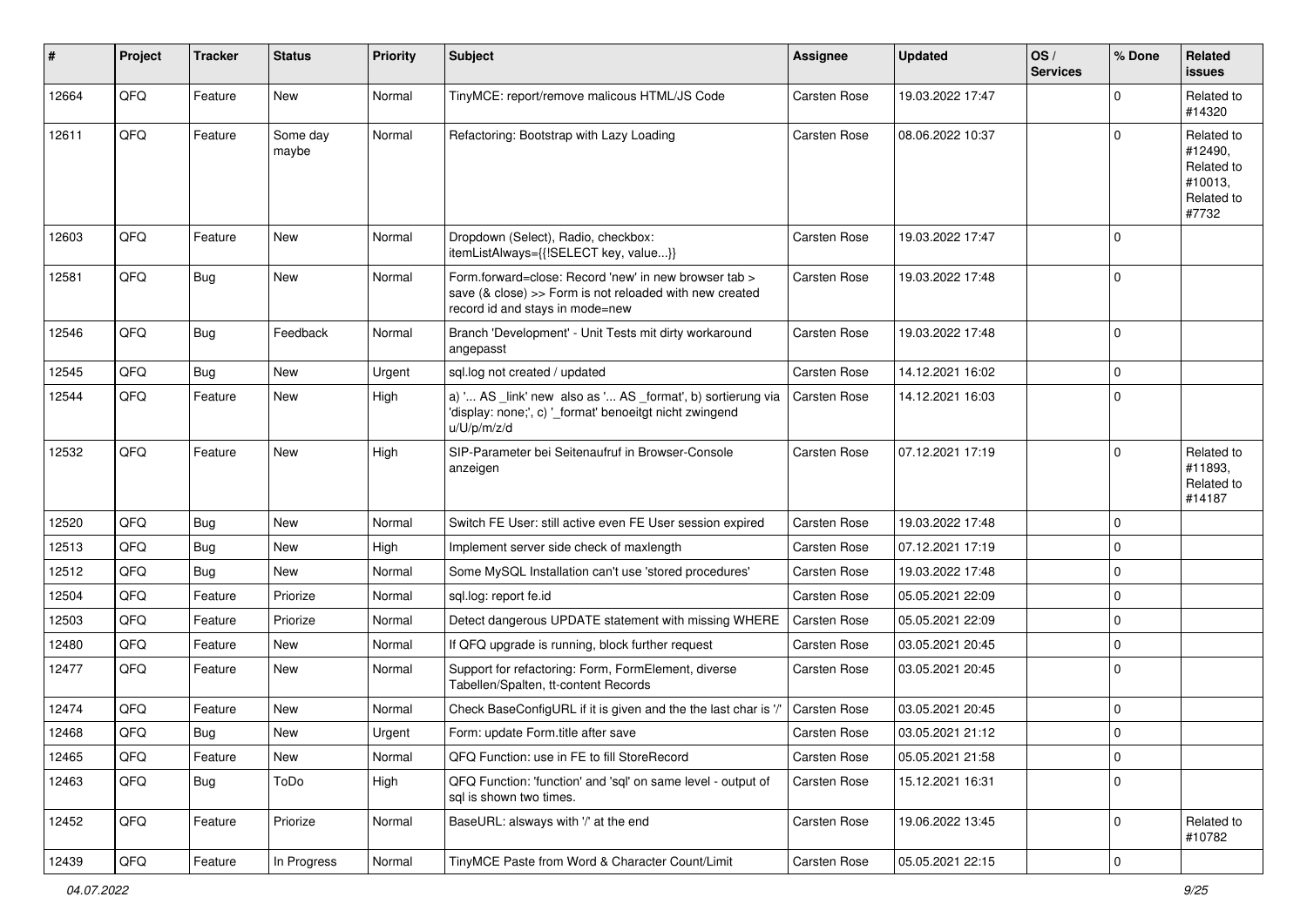| ∦     | Project | <b>Tracker</b> | <b>Status</b>     | <b>Priority</b> | <b>Subject</b>                                                                                                 | Assignee            | <b>Updated</b>   | OS/<br><b>Services</b> | % Done   | Related<br><b>issues</b>                      |
|-------|---------|----------------|-------------------|-----------------|----------------------------------------------------------------------------------------------------------------|---------------------|------------------|------------------------|----------|-----------------------------------------------|
| 12413 | QFQ     | Feature        | New               | Normal          | STORE_TYPO3: enhance for {{be_users.email:T}},<br>{{fe users.email:T}}                                         | Carsten Rose        | 03.05.2021 20:45 |                        | $\Omega$ | Related to<br>#12412,<br>Related to<br>#10012 |
| 12412 | QFQ     | Feature        | <b>New</b>        | Normal          | Action/Escape qualifier 'e' (empty), '0': if given, an empty<br>string (or '0') will be treated as 'not found' | <b>Carsten Rose</b> | 08.05.2021 09:40 |                        | $\Omega$ | Related to<br>#12413.<br>Related to<br>#10012 |
| 12400 | QFQ     | Feature        | <b>New</b>        | Normal          | Tutorial ist in QFQ Doku, Wird in der Suche gefunden, es<br>gibt aber kein Menupunkt - Inhalt ueberpruefen     | <b>Carsten Rose</b> | 03.05.2021 20:45 |                        | $\Omega$ |                                               |
| 12395 | QFQ     | <b>Bug</b>     | ToDo              | High            | QFQ Function: Result two times shown                                                                           | <b>Carsten Rose</b> | 18.02.2022 08:59 |                        | $\Omega$ |                                               |
| 12337 | QFQ     | Feature        | Some day<br>maybe | Normal          | Database.php: better caching                                                                                   | Carsten Rose        | 16.09.2021 15:10 |                        | $\Omega$ |                                               |
| 12330 | QFQ     | Feature        | <b>New</b>        | Normal          | Copy to input field / text area / TinyMCE                                                                      | <b>Carsten Rose</b> | 07.04.2021 09:01 |                        | $\Omega$ |                                               |
| 12327 | QFQ     | Bug            | <b>New</b>        | Normal          | Copy to clipboard: Glyphicon can not be changed                                                                | Carsten Rose        | 27.12.2021 17:59 |                        | $\Omega$ |                                               |
| 12325 | QFQ     | Bug            | Priorize          | Normal          | MultiDB form.dblndex not working for report syntax                                                             | <b>Carsten Rose</b> | 07.09.2021 13:37 |                        | $\Omega$ | Related to<br>#12145.<br>Related to<br>#12314 |
| 12315 | QFQ     | Feature        | Some day<br>maybe | Normal          | Form History (Diffs) / Backups                                                                                 | <b>Carsten Rose</b> | 16.09.2021 15:10 |                        | $\Omega$ |                                               |
| 12269 | QFQ     | Feature        | <b>New</b>        | Normal          | 2FA - Login                                                                                                    | <b>Carsten Rose</b> | 03.05.2021 20:45 |                        | $\Omega$ |                                               |
| 12187 | QFQ     | Bug            | New               | Normal          | Trigger FormAsFile() via Report: probably problem with multi<br>DB setup                                       | <b>Carsten Rose</b> | 20.03.2021 21:20 |                        | $\Omega$ |                                               |
| 12186 | QFQ     | Feature        | <b>New</b>        | High            | TinyMCE Config für Objekte                                                                                     | <b>Carsten Rose</b> | 07.12.2021 17:19 |                        | $\Omega$ | <b>Blocks</b><br>#12632                       |
| 12163 | QFQ     | Feature        | <b>New</b>        | Normal          | Checkbox: table wrap                                                                                           | <b>Carsten Rose</b> | 03.05.2021 20:51 |                        | $\Omega$ |                                               |
| 12162 | QFQ     | Feature        | <b>New</b>        | Normal          | FE.type=sendmail: personalized mailing (several mails) via<br>template                                         | <b>Carsten Rose</b> | 03.05.2021 20:45 |                        | $\Omega$ |                                               |
| 12146 | QFQ     | Feature        | <b>New</b>        | Normal          | Autocron Job: Anzeigen wann der naechste Job ausgefuehrt<br>wird, resp das er nicht ausgefuehrt wird           | <b>Carsten Rose</b> | 15.03.2021 15:23 |                        | $\Omega$ |                                               |
| 12133 | QFQ     | Bug            | New               | Normal          | NPM, phpSpreadSheet aktualisieren                                                                              | <b>Carsten Rose</b> | 15.03.2021 09:04 |                        | $\Omega$ |                                               |
| 12119 | QFQ     | Feature        | <b>New</b>        | Normal          | AS paged: error message missing if there ist no 'r' argument.                                                  | <b>Carsten Rose</b> | 03.05.2021 20:51 |                        | $\Omega$ |                                               |
| 12109 | QFQ     | Feature        | New               | Normal          | Donwload Link: Plain, SIP, Persistent Link, Peristent SIP -<br>new notation                                    | <b>Carsten Rose</b> | 03.05.2021 20:45 |                        | $\Omega$ | Related to<br>#12085                          |
| 12045 | QFQ     | <b>Bug</b>     | <b>New</b>        | Normal          | templateGroup afterSave FE: Aufruf ohne<br>sglHonorFormElements funktioniert nicht                             | <b>Carsten Rose</b> | 18.02.2021 16:33 |                        | $\Omega$ |                                               |
| 12040 | QFQ     | Bug            | New               | Normal          | FE Mode 'hidden' für zwei FEs auf einer Zeile                                                                  | <b>Carsten Rose</b> | 18.02.2021 10:13 |                        | $\Omega$ |                                               |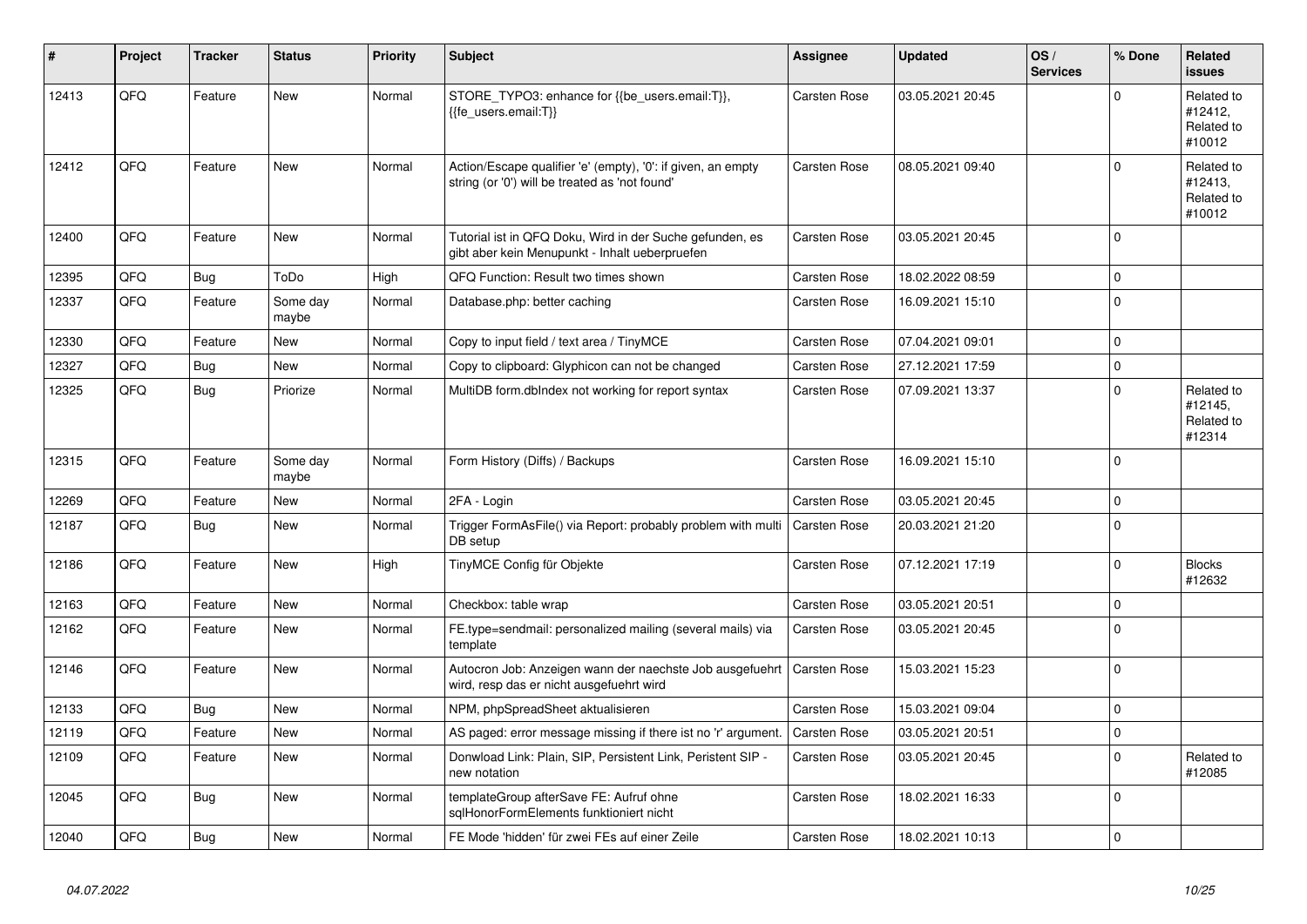| $\vert$ # | Project | <b>Tracker</b> | <b>Status</b> | <b>Priority</b> | <b>Subject</b>                                                                                       | Assignee                                               | <b>Updated</b>   | OS/<br><b>Services</b> | % Done      | Related<br>issues                                                                                                              |                      |
|-----------|---------|----------------|---------------|-----------------|------------------------------------------------------------------------------------------------------|--------------------------------------------------------|------------------|------------------------|-------------|--------------------------------------------------------------------------------------------------------------------------------|----------------------|
| 12024     | QFQ     | Feature        | New           | Normal          | Excel Export: text columns by default decode<br>htmlspeciachar()                                     | Carsten Rose                                           | 17.02.2021 23:55 |                        | $\mathbf 0$ | Related to<br>#12022                                                                                                           |                      |
| 12023     | QFQ     | Feature        | New           | Normal          | MySQL Stored Precdure: QDECODESPECIALCHAR()                                                          | Carsten Rose                                           | 16.02.2021 11:16 |                        | $\mathbf 0$ | Related to<br>#12022                                                                                                           |                      |
| 11980     | QFQ     | Feature        | In Progress   | Normal          | protected verzeichnis MUSS geschützt werden                                                          | Carsten Rose                                           | 07.09.2021 13:30 |                        | $\mathbf 0$ |                                                                                                                                |                      |
| 11955     | QFQ     | Feature        | New           | Normal          | subrecord: new title option to set <th> attributes - e.g. to<br/>customize tablesorter options.</th> | attributes - e.g. to<br>customize tablesorter options. | Carsten Rose     | 03.05.2021 20:47       |             | $\mathbf 0$                                                                                                                    | Related to<br>#11775 |
| 11893     | QFQ     | Feature        | New           | High            | Broken SIP: a) only report one time, b) only report in main<br>column                                | Carsten Rose                                           | 12.05.2021 12:13 |                        | $\mathbf 0$ | Related to<br>#12532,<br>Related to<br>#14187                                                                                  |                      |
| 11775     | QFQ     | Feature        | New           | Normal          | Subrecord Tooltip pro Feld                                                                           | Carsten Rose                                           | 18.12.2020 15:22 |                        | $\mathbf 0$ | Related to<br>#11955                                                                                                           |                      |
| 11752     | QFQ     | <b>Bug</b>     | New           | Normal          | checkbox renders multiple input elements with same name                                              | Carsten Rose                                           | 17.12.2020 14:58 |                        | $\Omega$    | Related to<br>#11750                                                                                                           |                      |
| 11747     | QFQ     | Feature        | New           | Normal          | Maintenance Page with Redirect                                                                       | Carsten Rose                                           | 03.05.2021 20:47 |                        | $\mathbf 0$ | Related to<br>#11741                                                                                                           |                      |
| 11702     | QFQ     | Feature        | New           | Normal          | HTML Special Char makes no sense for 'allbut' if '&' is<br>forbidden                                 | Carsten Rose                                           | 07.12.2021 16:35 |                        | $\mathbf 0$ | Related to<br>#5112,<br>Related to<br>#14320                                                                                   |                      |
| 11695     | QFQ     | Bug            | New           | Normal          | MultiForm required FE Error                                                                          | Carsten Rose                                           | 04.12.2020 13:34 |                        | $\mathbf 0$ |                                                                                                                                |                      |
| 11668     | QFQ     | <b>Bug</b>     | New           | Normal          | Play function.sql - problem with mysql                                                               | Carsten Rose                                           | 03.05.2021 20:48 |                        | $\mathbf 0$ |                                                                                                                                |                      |
| 11667     | QFQ     | Bug            | New           | Normal          | MySQL mariadb-server-10.3: Incorrect datetime value                                                  | Carsten Rose                                           | 03.05.2021 20:48 |                        | $\mathbf 0$ |                                                                                                                                |                      |
| 11523     | QFQ     | Feature        | New           | Normal          | Mit dynamic Update erkennen, ob Upload gemacht wurde                                                 | Carsten Rose                                           | 13.11.2020 15:07 |                        | $\mathbf 0$ | Related to<br>#9533                                                                                                            |                      |
| 11517     | QFQ     | <b>Bug</b>     | In Progress   | Normal          | extraButtonInfo Broken for multiple FormElements                                                     | Carsten Rose                                           | 12.05.2022 13:12 |                        | $\mathbf 0$ | Related to<br>#7890,<br>Related to<br>#3811, Has<br>duplicate<br>#10905, Has<br>duplicate<br>#10553, Has<br>duplicate<br>#6779 |                      |
| 11516     | QFQ     | Feature        | New           | Normal          | Multi Page Form (Previous/Next Buttons)                                                              | Carsten Rose                                           | 16.03.2021 17:52 |                        | $\mathbf 0$ |                                                                                                                                |                      |
| 11504     | QFQ     | Feature        | New           | Normal          | Dynamic Update: Button text update for 'Save',' Close' &<br>'Delete'                                 | Carsten Rose                                           | 12.11.2020 23:44 |                        | $\mathbf 0$ |                                                                                                                                |                      |
| 11460     | QFQ     | Feature        | New           | Normal          | Easier creation of changelog: gitchangelog                                                           | Carsten Rose                                           | 12.06.2021 10:20 |                        | $\mathbf 0$ | Related to<br>#13467                                                                                                           |                      |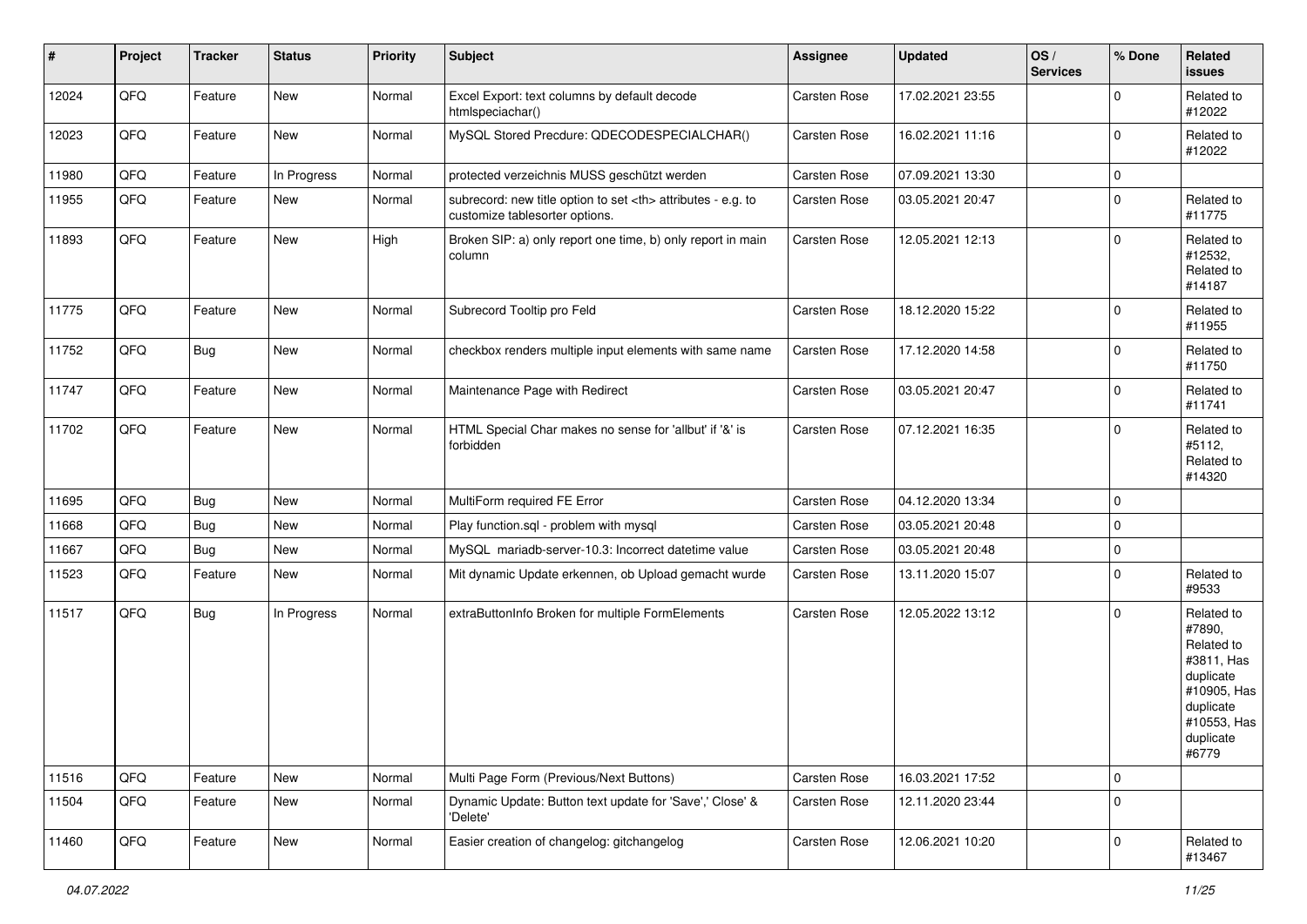| #     | Project | <b>Tracker</b> | <b>Status</b>     | <b>Priority</b> | <b>Subject</b>                                                                      | <b>Assignee</b>     | <b>Updated</b>   | OS/<br><b>Services</b> | % Done      | Related<br>issues                                                    |
|-------|---------|----------------|-------------------|-----------------|-------------------------------------------------------------------------------------|---------------------|------------------|------------------------|-------------|----------------------------------------------------------------------|
| 11323 | QFQ     | Feature        | Some day<br>maybe | Normal          | Report Frontend Editor Modal + Codemirror                                           | Carsten Rose        | 16.09.2021 15:10 |                        | 0           | Related to<br>#11036                                                 |
| 11322 | QFQ     | Feature        | Some day<br>maybe | Normal          | Form Element JSON - (multiline parameter field)                                     | <b>Carsten Rose</b> | 16.09.2021 15:10 |                        | $\mathbf 0$ |                                                                      |
| 11320 | QFQ     | Feature        | Priorize          | Normal          | Typo3 Version 10 support                                                            | <b>Carsten Rose</b> | 05.05.2021 22:09 |                        | $\Omega$    |                                                                      |
| 11239 | QFQ     | Bug            | New               | Normal          | Radiobutton (plain): horizontales Rendern abhängig vom<br>Datentyp in der Datenbank | Carsten Rose        | 30.09.2020 18:37 |                        | $\Omega$    |                                                                      |
| 11217 | QFQ     | Feature        | Some day<br>maybe | Normal          | <b>Extend Script Functionality</b>                                                  | <b>Carsten Rose</b> | 16.09.2021 15:10 |                        | $\mathbf 0$ |                                                                      |
| 11080 | QFQ     | Feature        | New               | Normal          | Send MQTT messages                                                                  | Carsten Rose        | 29.08.2020 19:49 |                        | 0           |                                                                      |
| 11076 | QFQ     | Feature        | In Progress       | Normal          | SELECT  AS _websocket                                                               | Carsten Rose        | 30.08.2020 17:49 |                        | 0           |                                                                      |
| 11036 | QFQ     | Feature        | Some day<br>maybe | Normal          | inline report editor permissions                                                    | <b>Carsten Rose</b> | 16.09.2021 15:09 |                        | $\Omega$    | Related to<br>#11323                                                 |
| 10996 | QFQ     | Feature        | New               | Normal          | Download video via sip: no seek                                                     | Carsten Rose        | 12.08.2020 14:18 |                        | $\Omega$    |                                                                      |
| 10979 | QFQ     | Feature        | New               | Normal          | Ajax Calls an API - dataReport                                                      | Carsten Rose        | 11.05.2022 12:15 |                        | $\mathbf 0$ |                                                                      |
| 10976 | QFQ     | Feature        | New               | Normal          | Excel Export Verbesserungen                                                         | <b>Carsten Rose</b> | 06.08.2020 10:56 |                        | 0           |                                                                      |
| 10937 | QFQ     | Bug            | <b>New</b>        | Normal          | Fehler mit abhängigen Select- Feldern beim Positionieren                            | Carsten Rose        | 12.11.2020 23:45 |                        | $\mathbf 0$ |                                                                      |
| 10819 | QFQ     | Feature        | New               | Normal          | Persistent SIP - second try                                                         | Carsten Rose        | 29.06.2020 23:02 |                        | $\mathbf 0$ | Related to<br>#6261                                                  |
| 10745 | QFQ     | Feature        | Some day<br>maybe | Normal          | <b>Tablesorter Excel Export</b>                                                     | <b>Carsten Rose</b> | 16.09.2021 15:09 |                        | $\mathbf 0$ |                                                                      |
| 10716 | QFQ     | Feature        | Some day<br>maybe | Normal          | Business Logic mit Externen Skripten                                                | <b>Carsten Rose</b> | 16.09.2021 15:10 |                        | $\Omega$    | Related to<br>#10713,<br>Related to<br>#8217                         |
| 10714 | QFQ     | Feature        | <b>New</b>        | Normal          | multi Table Form                                                                    | Carsten Rose        | 16.03.2021 18:44 |                        | $\mathbf 0$ |                                                                      |
| 10704 | QFQ     | <b>Bug</b>     | New               | Normal          | wkhtml problem rendering fullCalendar.js / fabric.js >><br>successor: puppeteer     | <b>Carsten Rose</b> | 12.11.2020 23:45 |                        | U           | Related to<br>#5024,<br>Related to<br>#4650,<br>Related to<br>#10715 |
| 10661 | QFQ     | Bug            | In Progress       | Normal          | Typo3 Warnungen                                                                     | Carsten Rose        | 07.09.2021 13:23 |                        | l 0         | Related to<br>#12440                                                 |
| 10658 | QFQ     | <b>Bug</b>     | New               | Normal          | processReadOnly broken                                                              | Carsten Rose        | 27.05.2020 17:55 |                        | $\mathbf 0$ |                                                                      |
| 10640 | QFQ     | Bug            | New               | High            | TypeAhead Tag: FE editierbar trotz readOnly                                         | Carsten Rose        | 03.05.2021 21:12 |                        | $\mathbf 0$ | Related to<br>#7795                                                  |
| 10593 | QFQ     | Feature        | New               | Normal          | label2: text behind input element                                                   | Carsten Rose        | 16.05.2020 10:57 |                        | 0           |                                                                      |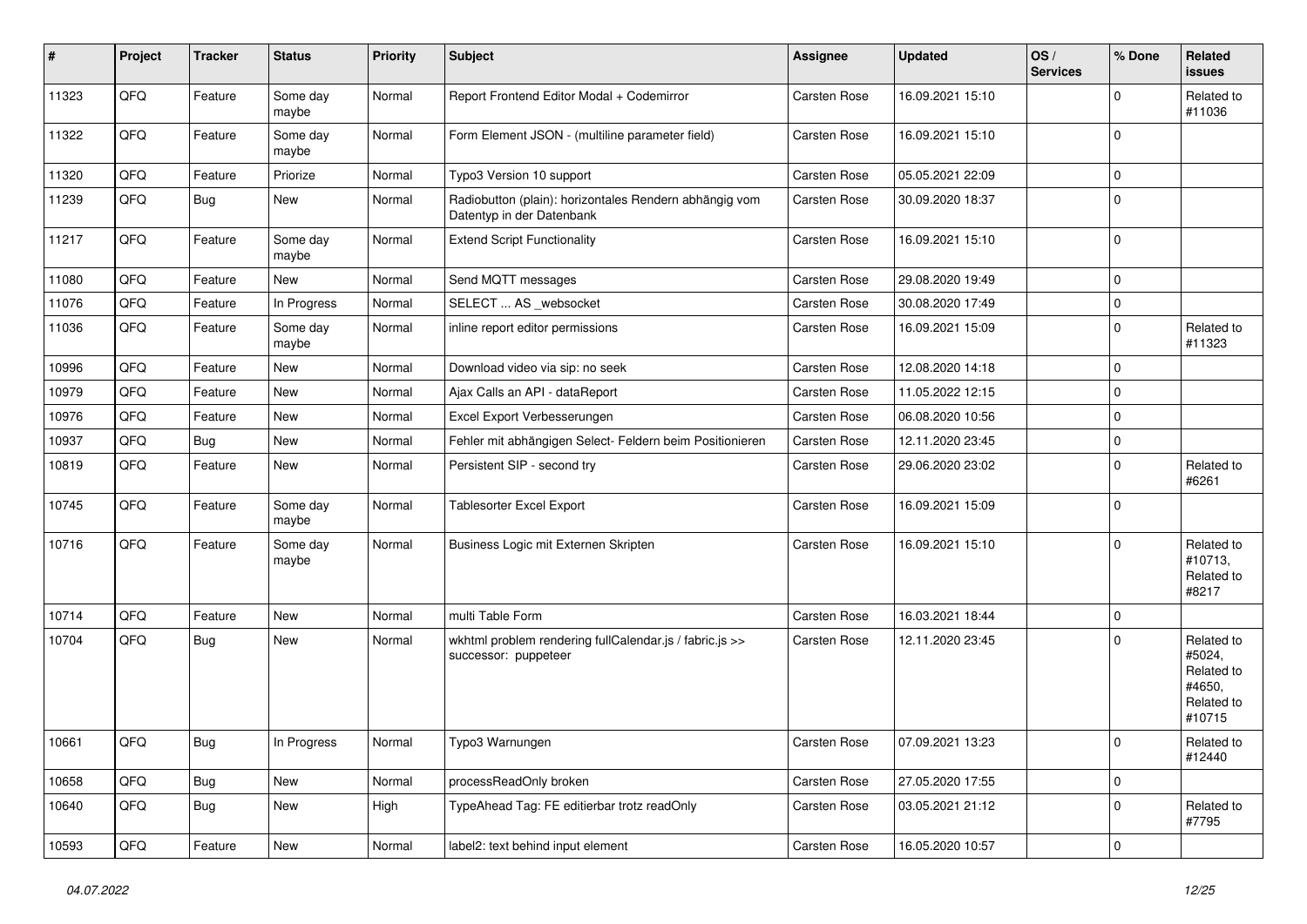| #     | Project | <b>Tracker</b> | <b>Status</b>     | <b>Priority</b> | <b>Subject</b>                                                                           | <b>Assignee</b>     | <b>Updated</b>   | OS/<br><b>Services</b> | % Done         | Related<br>issues                                                      |
|-------|---------|----------------|-------------------|-----------------|------------------------------------------------------------------------------------------|---------------------|------------------|------------------------|----------------|------------------------------------------------------------------------|
| 10588 | QFQ     | <b>Bug</b>     | New               | Normal          | typeahed Tag: Doku anpassen                                                              | Carsten Rose        | 12.11.2020 23:45 |                        | $\Omega$       |                                                                        |
| 10508 | QFQ     | <b>Bug</b>     | New               | High            | Multi Form broken on Multi DB Instance                                                   | <b>Carsten Rose</b> | 03.05.2021 21:12 |                        | $\mathbf 0$    |                                                                        |
| 10506 | QFQ     | Bug            | New               | High            | Template Group broken on MultiDB instance                                                | Carsten Rose        | 03.05.2021 21:12 |                        | $\Omega$       | Related to<br>#10505                                                   |
| 10443 | QFQ     | Feature        | In Progress       | Normal          | Konzept_api / _live                                                                      | <b>Carsten Rose</b> | 07.05.2020 09:39 |                        | $\mathbf 0$    |                                                                        |
| 10322 | QFQ     | Bug            | New               | Normal          | FormElement / Radio: missing column 'enum' >> FE not<br>reported                         | <b>Carsten Rose</b> | 07.05.2020 09:37 |                        | $\Omega$       |                                                                        |
| 10119 | QFQ     | Feature        | New               | Normal          | Dropdown (selectlist) & TypeAhead: format and catagorize<br>list                         | Carsten Rose        | 07.05.2020 09:36 |                        | $\Omega$       |                                                                        |
| 10116 | QFQ     | Feature        | Some day<br>maybe | Normal          | TypeAhead: Tag - show inside 'input' element                                             | <b>Carsten Rose</b> | 16.09.2021 15:09 |                        | 0              |                                                                        |
| 10095 | QFQ     | Feature        | Some day<br>maybe | Normal          | Generic Gitlab Integration into QFQ                                                      | <b>Carsten Rose</b> | 16.09.2021 15:10 |                        | $\mathbf 0$    |                                                                        |
| 10082 | QFQ     | <b>Bug</b>     | New               | Normal          | FE.type=SELECT - 'sanatize' Class                                                        | Carsten Rose        | 07.05.2020 09:36 |                        | $\Omega$       | Related to<br>#10081                                                   |
| 10081 | QFQ     | <b>Bug</b>     | New               | High            | Stale record lock after 'forbidden' character                                            | <b>Carsten Rose</b> | 03.05.2021 21:12 |                        | $\Omega$       | Related to<br>#10082,<br>Related to<br>#9789                           |
| 10080 | QFQ     | Feature        | New               | Normal          | Popup on 'save' / 'close': configure dialog (answer<br>yes/no/cancle/)                   | Carsten Rose        | 28.03.2021 20:52 |                        | $\mathbf 0$    | Is duplicate<br>of #12262                                              |
| 10015 | QFQ     | Feature        | Priorize          | Normal          | Monospace in Textarea                                                                    | Carsten Rose        | 03.02.2020 13:40 |                        | $\Omega$       |                                                                        |
| 10014 | QFQ     | Feature        | New               | Normal          | Manual.rst: describe behaviour and process order of<br>fillStoreVar, slaveId, sqlBefore, | <b>Carsten Rose</b> | 01.02.2020 22:31 |                        | $\mathbf 0$    |                                                                        |
| 10013 | QFQ     | Feature        | Some day<br>maybe | Normal          | FE.typ=editor: CodeMirror                                                                | <b>Carsten Rose</b> | 08.06.2022 10:37 |                        | $\Omega$       | Related to<br>#12611,<br>Related to<br>#12490,<br>Related to<br>#7732  |
| 10012 | QFQ     | Feature        | Priorize          | Normal          | redirectAllMailTo: {{beEmail:T}}                                                         | <b>Carsten Rose</b> | 08.05.2021 09:54 |                        | $\Omega$       | Related to<br>#12412,<br>Related to<br>#12413,<br>Related to<br>#10011 |
| 10011 | QFQ     | Feature        | Priorize          | Normal          | Offer new STORE_TYPO3 Variable 'beUser', 'beEmail'                                       | Carsten Rose        | 08.05.2021 09:51 |                        | 0              | Related to<br>#10012,<br>Related to<br>#12511                          |
| 10005 | QFG     | Feature        | Priorize          | Normal          | Report / special column name:  AS _calendar                                              | Carsten Rose        | 03.06.2020 17:28 |                        | $\overline{0}$ |                                                                        |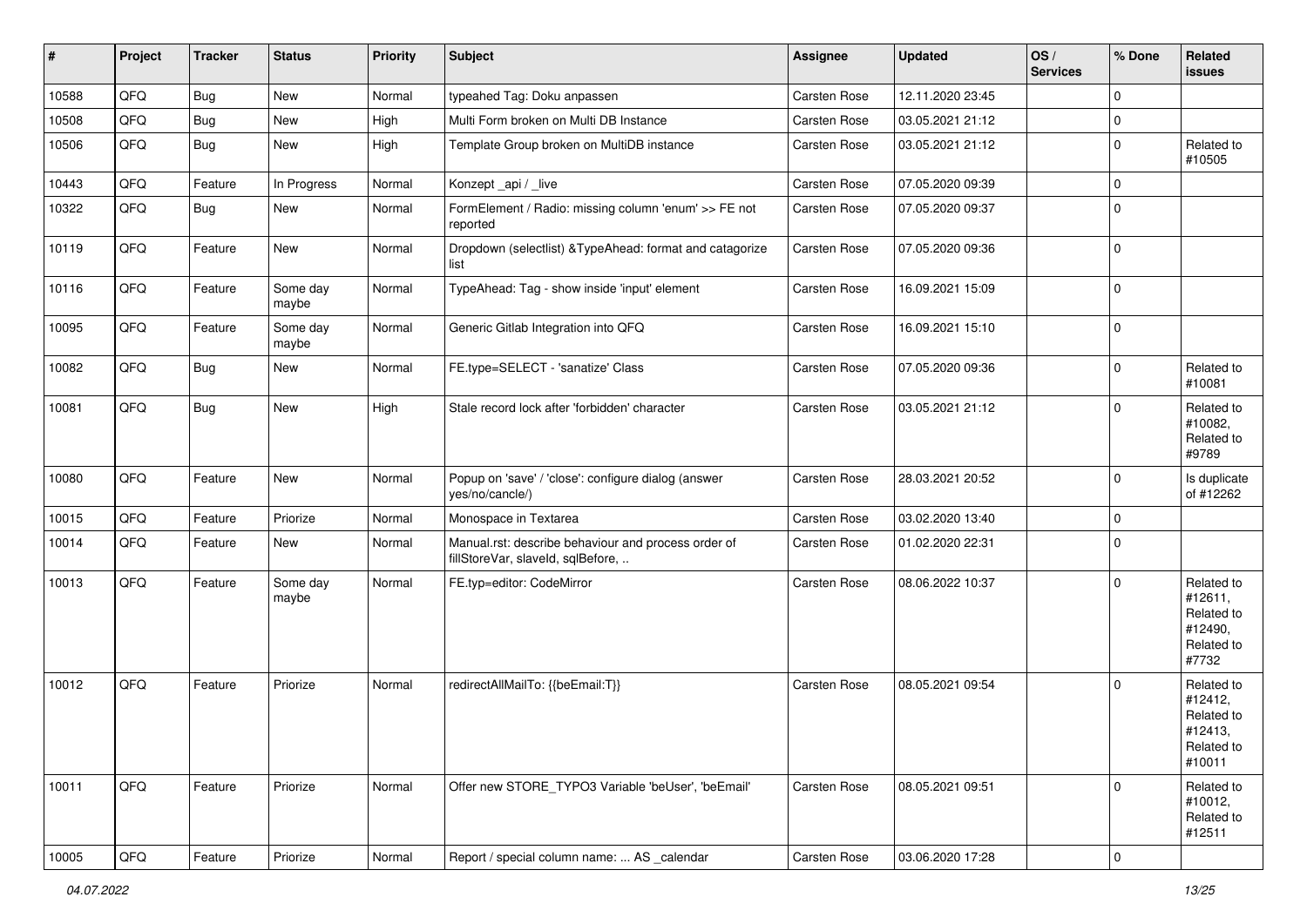| ∥ #  | Project | <b>Tracker</b> | <b>Status</b>     | Priority | <b>Subject</b>                                                                                                                        | Assignee            | <b>Updated</b>   | OS/<br><b>Services</b> | % Done      | Related<br><b>issues</b>                                                |
|------|---------|----------------|-------------------|----------|---------------------------------------------------------------------------------------------------------------------------------------|---------------------|------------------|------------------------|-------------|-------------------------------------------------------------------------|
| 9983 | QFQ     | Feature        | <b>New</b>        | Normal   | Report Notation: new keyword 'range'                                                                                                  | <b>Carsten Rose</b> | 01.02.2020 15:55 |                        | $\mathbf 0$ |                                                                         |
| 9975 | QFQ     | Bug            | Priorize          | Normal   | Dropdown Menu: 'r:3' broken                                                                                                           | <b>Carsten Rose</b> | 01.02.2020 10:13 |                        | $\mathbf 0$ |                                                                         |
| 9968 | QFQ     | Feature        | Priorize          | Normal   | Tooltip in Links for Developer                                                                                                        | <b>Carsten Rose</b> | 01.02.2020 23:17 |                        | $\mathbf 0$ |                                                                         |
| 9958 | QFQ     | <b>Bug</b>     | Priorize          | Normal   | Broken subrecord query: no error message                                                                                              | Carsten Rose        | 05.02.2021 15:15 |                        | $\pmb{0}$   |                                                                         |
| 9947 | QFQ     | Bug            | Priorize          | Normal   | Unwanted error message if missing 'typeAheadSqlPrefetch'                                                                              | Carsten Rose        | 01.02.2020 10:13 |                        | $\pmb{0}$   |                                                                         |
| 9928 | QFQ     | Feature        | Priorize          | Normal   | SpecialColumnName: a) Deprecated: ' AS "_+tag " ', b)<br>New: ' AS "_ <tag1><tag2>"'</tag2></tag1>                                    | <b>Carsten Rose</b> | 01.02.2020 23:17 |                        | $\Omega$    | Related to<br>#9929                                                     |
| 9927 | QFQ     | Feature        | <b>New</b>        | Normal   | QFQ Update: a) Update nur machen wenn BE User<br>eingeloggt ist., b) Bei Fehler genaue Meldung welcher<br>Updateschritt Probleme hat. | Carsten Rose        | 22.01.2020 12:59 |                        | $\mathbf 0$ |                                                                         |
| 9900 | QFQ     | Feature        | Priorize          | Normal   | Generic API Call: tt-content record >> JSON                                                                                           | Carsten Rose        | 01.02.2020 10:13 |                        | $\mathbf 0$ |                                                                         |
| 9862 | QFQ     | <b>Bug</b>     | Priorize          | Normal   | Failed writing to sql mail qfq.log should throw an exception                                                                          | <b>Carsten Rose</b> | 01.02.2020 10:13 |                        | $\mathbf 0$ |                                                                         |
| 9834 | QFQ     | Bug            | Priorize          | Normal   | Input elements with tag 'disabled' are missing on<br>form-submit: server option 'processReadOnly' broken                              | <b>Carsten Rose</b> | 07.12.2021 16:43 |                        | $\mathbf 0$ | Related to<br>#9691,<br>Related to<br>#5305, Has<br>duplicate<br>#12331 |
| 9811 | QFQ     | Feature        | <b>New</b>        | Normal   | Report: tag every n'th row                                                                                                            | Carsten Rose        | 01.02.2020 23:22 |                        | $\mathbf 0$ |                                                                         |
| 9783 | QFQ     | Bug            | <b>New</b>        | Normal   | Email with special characters                                                                                                         | Carsten Rose        | 01.02.2020 23:22 |                        | $\mathbf 0$ |                                                                         |
| 9781 | QFQ     | Feature        | <b>New</b>        | Normal   | Button: CSS class to make buttons smaller                                                                                             | Carsten Rose        | 01.02.2020 23:22 |                        | $\mathbf 0$ |                                                                         |
| 9777 | QFQ     | Feature        | <b>New</b>        | Normal   | Logging QFQ Variables                                                                                                                 | <b>Carsten Rose</b> | 16.12.2019 17:17 |                        | $\mathbf 0$ |                                                                         |
| 9773 | QFQ     | Bug            | <b>New</b>        | Normal   | form.parameter.formModeGlobal=requiredOff                                                                                             | Carsten Rose        | 01.02.2020 15:56 |                        | $\mathbf 0$ |                                                                         |
| 9707 | QFQ     | Feature        | New               | Normal   | SIP security: encode pageld and check pageld on decode                                                                                | <b>Carsten Rose</b> | 01.02.2020 23:22 |                        | $\mathbf 0$ |                                                                         |
| 9706 | QFQ     | Feature        | New               | Normal   | Multi File Upload (hidden template group)                                                                                             | Carsten Rose        | 01.02.2020 23:22 |                        | $\mathbf 0$ | Related to<br>#7521,<br>Related to<br>#5562.<br>Related to<br>#13330    |
| 9704 | QFQ     | Feature        | Some day<br>maybe | Normal   | Thumbnails Generieren beim Splitten von PDF Files                                                                                     | <b>Carsten Rose</b> | 11.12.2019 16:01 |                        | $\mathbf 0$ |                                                                         |
| 9669 | QFQ     | <b>Bug</b>     | Some day<br>maybe | Normal   | Checkbox / Template Group: radio/checkbox visible broken<br>after 'add'                                                               | Carsten Rose        | 16.06.2021 13:47 |                        | $\mathbf 0$ | Related to<br>#8091                                                     |
| 9668 | QFQ     | Feature        | Priorize          | Normal   | Form.mode: rename 'hidden' to 'hide'                                                                                                  | <b>Carsten Rose</b> | 05.05.2021 22:14 |                        | $\mathbf 0$ | Related to<br>#6437                                                     |
| 9602 | QFQ     | Feature        | <b>New</b>        | Normal   | Form definition as JSON                                                                                                               | <b>Carsten Rose</b> | 01.02.2020 23:21 |                        | $\Omega$    | Related to<br>#9600                                                     |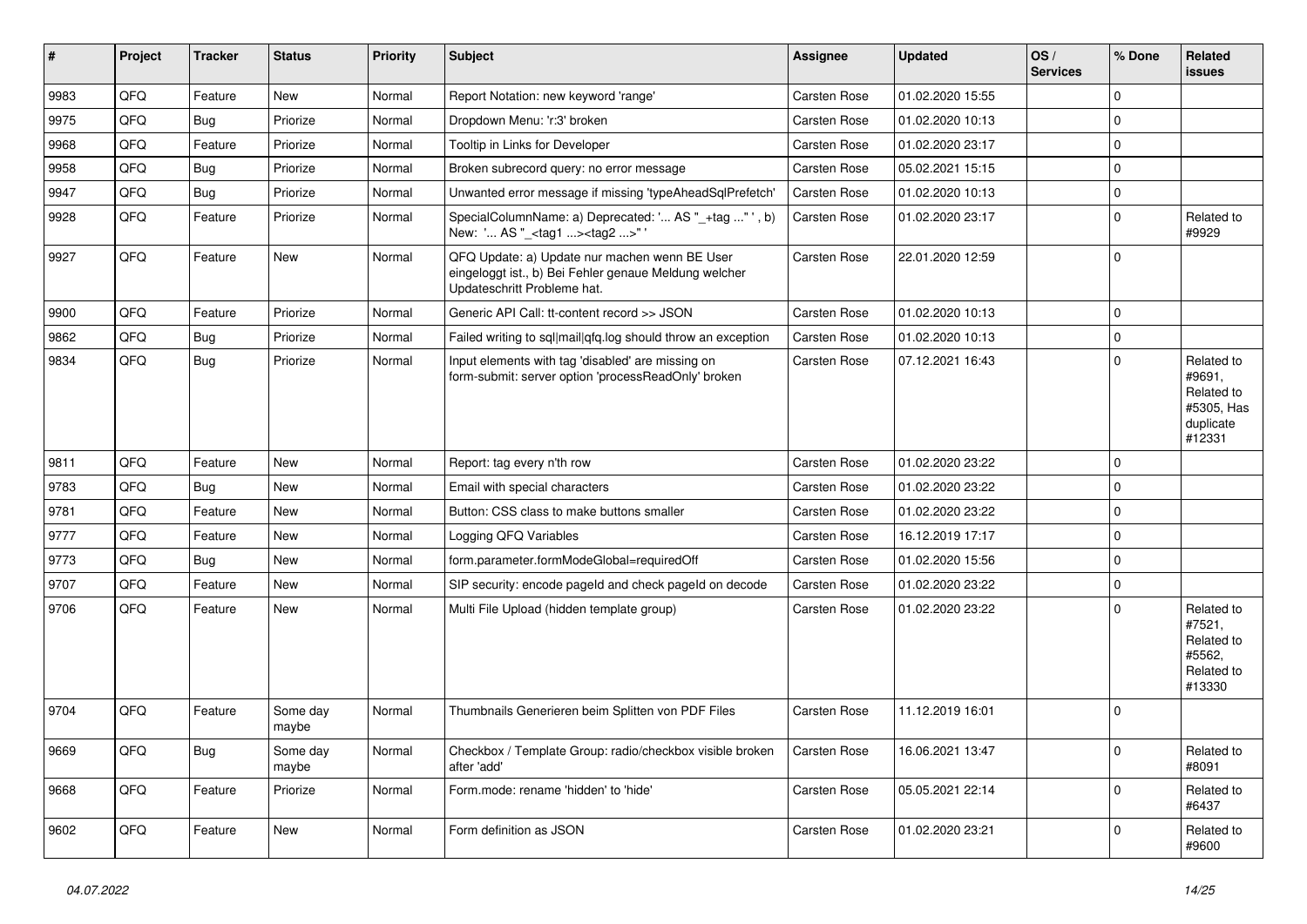| ∦    | Project        | <b>Tracker</b> | <b>Status</b>     | <b>Priority</b> | <b>Subject</b>                                                                  | <b>Assignee</b>     | <b>Updated</b>   | OS/<br><b>Services</b> | % Done      | Related<br><b>issues</b>                     |
|------|----------------|----------------|-------------------|-----------------|---------------------------------------------------------------------------------|---------------------|------------------|------------------------|-------------|----------------------------------------------|
| 9579 | QFQ            | Feature        | Some day<br>maybe | Normal          | Multiform with Process Row                                                      | Carsten Rose        | 11.12.2019 16:01 |                        | $\Omega$    |                                              |
| 9537 | QFQ            | Feature        | <b>New</b>        | Normal          | FormEditor: Edit fieldset in FrontEnd                                           | Carsten Rose        | 01.02.2020 23:22 |                        | $\Omega$    |                                              |
| 9534 | QFQ            | Bug            | Priorize          | Urgent          | FE.type=upload: 'Unknown Mode: ID"                                              | <b>Carsten Rose</b> | 03.05.2021 21:14 |                        | $\Omega$    | Related to<br>#9532                          |
| 9533 | QFQ            | Bug            | <b>New</b>        | Normal          | FE.type=upload: Check in 'beforeSave' if upload is given                        | Carsten Rose        | 01.02.2020 23:22 |                        | $\Omega$    | Related to<br>#11523                         |
| 9531 | QFQ            | Bug            | New               | High            | FE File: Dynamic Update / modeSql / required detected even<br>it not set        | Carsten Rose        | 11.06.2021 20:32 |                        | $\Omega$    | Related to<br>#12398                         |
| 9394 | QFQ            | Feature        | Priorize          | Normal          | REST: allow for non numerical ids in get requests                               | Carsten Rose        | 05.05.2021 22:10 |                        | $\mathbf 0$ |                                              |
| 9352 | QFQ            | Feature        | <b>New</b>        | Normal          | FE 'Native' fire slaveld, sqlAfter, sqlIns                                      | <b>Carsten Rose</b> | 01.02.2020 23:22 |                        | $\Omega$    |                                              |
| 9348 | QFQ            | Feature        | <b>New</b>        | Normal          | defaultThumbnailSize: pre render thumbnails                                     | Carsten Rose        | 12.06.2021 09:05 |                        | $\Omega$    |                                              |
| 9347 | QFQ            | Bug            | <b>New</b>        | High            | FE.type=upload with dynamic show/hidden: required not<br>detected               | <b>Carsten Rose</b> | 12.06.2021 10:40 |                        | $\Omega$    | Related to<br>#5305,<br>Related to<br>#12398 |
| 9346 | QFQ            | Feature        | Priorize          | Normal          | beforeSave: check if an upload is given                                         | <b>Carsten Rose</b> | 11.06.2021 21:18 |                        | $\Omega$    |                                              |
| 9317 | QFQ            | Bug            | New               | Normal          | FE.type=note: with dynamic show/hidden an empty label<br>causes trouble         | <b>Carsten Rose</b> | 01.02.2020 23:22 |                        | $\Omega$    |                                              |
| 9281 | QFQ            | Bug            | Some day<br>maybe | Normal          | Allow STRICT TRANS TABLES                                                       | <b>Carsten Rose</b> | 02.01.2021 18:43 |                        | $\mathbf 0$ |                                              |
| 9221 | QFQ            | Feature        | <b>New</b>        | Normal          | typeAhead: Zeichenlimite ausschalten                                            | Carsten Rose        | 29.06.2022 22:36 |                        | $\Omega$    |                                              |
| 9208 | QFQ            | Feature        | <b>New</b>        | Normal          | Manage 'recent' records                                                         | Carsten Rose        | 01.02.2020 23:22 |                        | $\Omega$    |                                              |
| 9177 | QFQ            | <b>Bug</b>     | <b>New</b>        | Normal          | Bug? QFQ tries to save an action FE, which has real<br>existing column name     | <b>Carsten Rose</b> | 01.02.2020 23:22 |                        | $\Omega$    |                                              |
| 9173 | QFQ            | Bug            | Priorize          | Urgent          | Stale Record Lock: Firefox                                                      | Carsten Rose        | 03.05.2021 21:14 |                        | $\Omega$    | Related to<br>#9789                          |
| 9136 | QFQ            | Feature        | <b>New</b>        | Normal          | Create ZIP files with dynamic PDFs                                              | Carsten Rose        | 01.02.2020 23:22 |                        | $\Omega$    |                                              |
| 9129 | QFQ            | Feature        | <b>New</b>        | Normal          | sqlValidate: Message as notification, not as error                              | <b>Carsten Rose</b> | 01.02.2020 23:22 |                        | $\Omega$    | Related to<br>#9128                          |
| 9128 | QFQ            | Feature        | <b>New</b>        | Normal          | Error Message: not replaced variables- a) replace back to<br>'{{', b) underline | <b>Carsten Rose</b> | 01.02.2020 23:22 |                        | $\Omega$    | Related to<br>#9129                          |
| 9127 | QFQ            | Bug            | New               | Normal          | Error Message: change 'roll over' color - text not readable                     | Carsten Rose        | 01.02.2020 23:22 |                        | $\mathbf 0$ |                                              |
| 9121 | QFQ            | Bug            | Priorize          | High            | sip links have r and __dbIndexData set                                          | Carsten Rose        | 12.06.2021 10:41 |                        | $\mathbf 0$ |                                              |
| 9077 | QFQ            | <b>Bug</b>     | New               | Normal          | typeAheadSql: report broken SQL                                                 | Carsten Rose        | 29.06.2022 22:35 |                        | 0           | Related to<br>#4018                          |
| 9013 | $\mathsf{QFQ}$ | <b>Bug</b>     | New               | Normal          | Error in Twig template not handled                                              | Carsten Rose        | 20.10.2021 13:43 |                        | $\mathbf 0$ |                                              |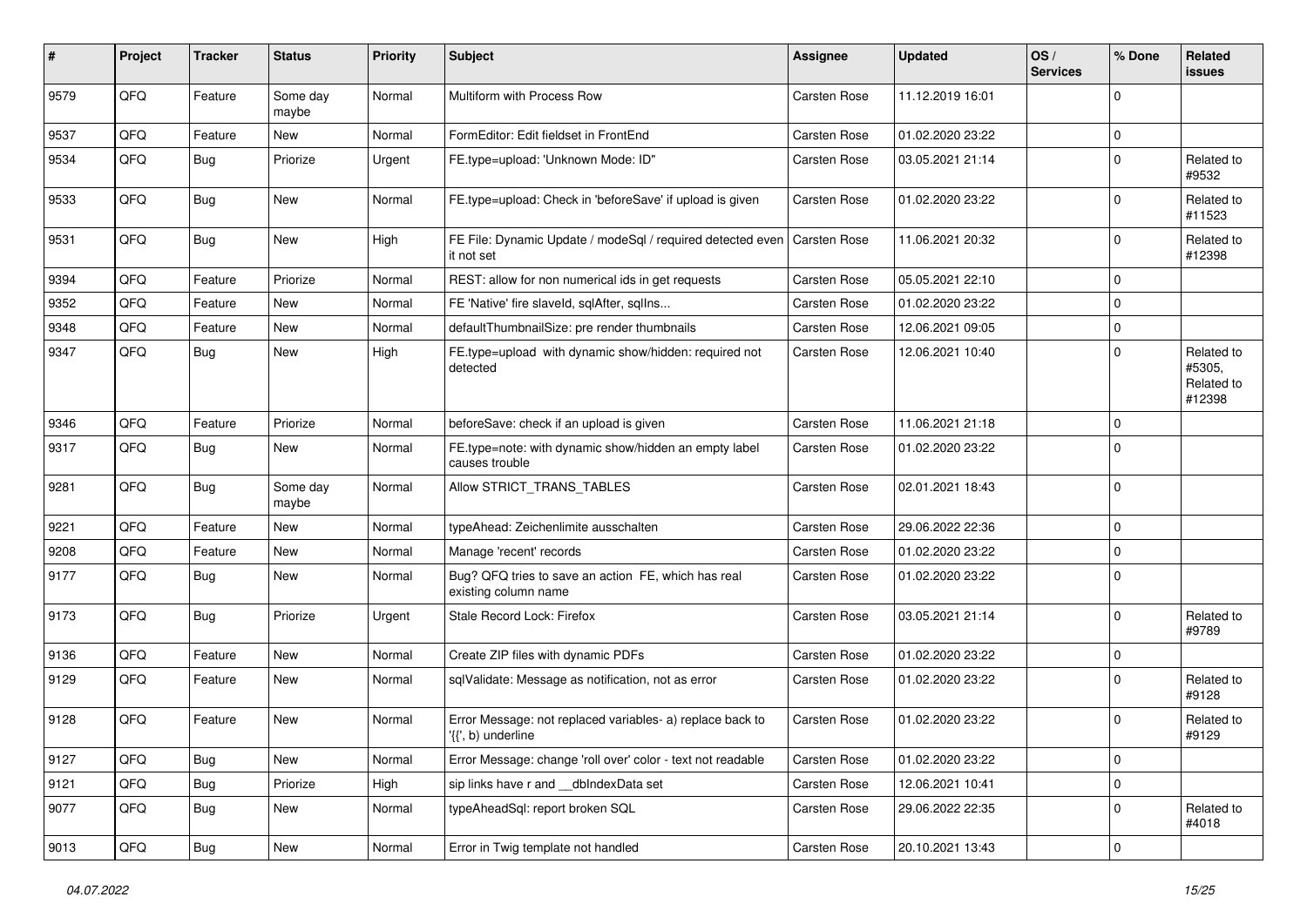| $\vert$ # | Project | <b>Tracker</b> | <b>Status</b>     | <b>Priority</b> | <b>Subject</b>                                                                                         | Assignee            | <b>Updated</b>   | OS/<br><b>Services</b> | % Done      | Related<br>issues    |
|-----------|---------|----------------|-------------------|-----------------|--------------------------------------------------------------------------------------------------------|---------------------|------------------|------------------------|-------------|----------------------|
| 8975      | QFQ     | Feature        | <b>New</b>        | Normal          | Report Notation: 2.0                                                                                   | <b>Carsten Rose</b> | 01.02.2020 23:22 |                        | $\Omega$    | Related to<br>#8963  |
| 8963      | QFQ     | Feature        | Priorize          | Normal          | Setting values in a store: flexible way                                                                | <b>Carsten Rose</b> | 05.05.2021 22:10 |                        | $\Omega$    | Related to<br>#8975  |
| 8962      | QFQ     | Feature        | <b>New</b>        | High            | allow for form fields with identical names                                                             | Carsten Rose        | 03.05.2021 21:14 |                        | $\Omega$    |                      |
| 8894      | QFQ     | Feature        | Some day<br>maybe | Normal          | Documentation Tags Usable in QFQ Application                                                           | Carsten Rose        | 11.12.2019 16:01 |                        | $\Omega$    |                      |
| 8892      | QFQ     | Feature        | Some day<br>maybe | Normal          | Display and Edit SQL Comments in Form Editor                                                           | <b>Carsten Rose</b> | 11.12.2019 16:01 |                        | $\Omega$    |                      |
| 8806      | QFQ     | Feature        | <b>New</b>        | Normal          | SQL Function nl2br                                                                                     | <b>Carsten Rose</b> | 01.02.2020 23:22 |                        | $\Omega$    |                      |
| 8719      | QFQ     | Feature        | <b>New</b>        | Normal          | extraButtonLock: add support for 0/1                                                                   | <b>Carsten Rose</b> | 01.02.2020 23:22 |                        | 0           |                      |
| 8702      | QFQ     | Feature        | New               | Normal          | Load Record which is locked: missing user info                                                         | <b>Carsten Rose</b> | 11.12.2019 16:16 |                        | $\Omega$    | Related to<br>#9789  |
| 8668      | QFQ     | Bug            | <b>New</b>        | High            | Pill disabled: dyamic mode 'hidden' not respected - FE is still<br>required                            | <b>Carsten Rose</b> | 03.05.2021 21:14 |                        | $\Omega$    |                      |
| 8586      | QFQ     | Feature        | Some day<br>maybe | Normal          | QFQ: Enhance Error message for 'record not found'                                                      | Carsten Rose        | 16.09.2021 15:10 |                        | $\mathbf 0$ |                      |
| 8585      | QFQ     | Feature        | Priorize          | Normal          | Enhance Error message for 'unknown form'                                                               | Carsten Rose        | 01.02.2020 10:13 |                        | $\Omega$    |                      |
| 8584      | QFQ     | Feature        | Priorize          | Normal          | FE 'Action' - never assign to Container (except Template<br>Group)                                     | <b>Carsten Rose</b> | 01.02.2020 10:13 |                        | $\Omega$    |                      |
| 8520      | QFQ     | Feature        | Some day<br>maybe | Normal          | Bring QFQ to Composer                                                                                  | <b>Carsten Rose</b> | 16.09.2021 15:10 |                        | $\Omega$    |                      |
| 8431      | QFQ     | <b>Bug</b>     | <b>New</b>        | High            | autocron.php with wrong path                                                                           | Carsten Rose        | 03.05.2021 21:14 |                        | $\Omega$    |                      |
| 8336      | QFQ     | Feature        | New               | Normal          | Form > modified > Close New: a) Optional disable popup, b)<br>custom text, c) mode on save: close stay | Carsten Rose        | 01.02.2020 23:22 |                        | $\Omega$    | Related to<br>#8335  |
| 8277      | QFQ     | Feature        | Priorize          | Normal          | fe.parameter.default=                                                                                  | Carsten Rose        | 01.02.2020 23:17 |                        | $\Omega$    | Related to<br>#8113  |
| 8217      | QFQ     | Feature        | <b>New</b>        | Normal          | if-elseif-else construct                                                                               | Carsten Rose        | 16.03.2021 18:41 |                        | $\Omega$    | Related to<br>#10716 |
| 8204      | QFQ     | Feature        | Priorize          | High            | Position 'required mark'                                                                               | <b>Carsten Rose</b> | 16.06.2021 13:44 |                        | $\mathbf 0$ |                      |
| 8187      | QFQ     | Feature        | <b>New</b>        | Normal          | Subrecord: enable/hide new button - make new/edit/delete<br>customizeable.                             | Carsten Rose        | 06.03.2021 18:44 |                        | $\Omega$    | Related to<br>#11326 |
| 8106      | QFQ     | Bug            | Some day<br>maybe | Normal          | Dynamic Update: Feld kann nicht auf empty zurückgesetzt<br>werden                                      | <b>Carsten Rose</b> | 11.12.2019 16:01 |                        | $\Omega$    |                      |
| 8101      | QFQ     | Feature        | Some day<br>maybe | Normal          | Password hash: support further hashing methods                                                         | <b>Carsten Rose</b> | 16.09.2021 15:10 |                        | $\Omega$    |                      |
| 8089      | QFQ     | Feature        | <b>New</b>        | Normal          | Copy/Paste for FormElements                                                                            | <b>Carsten Rose</b> | 01.02.2020 23:22 |                        | $\Omega$    |                      |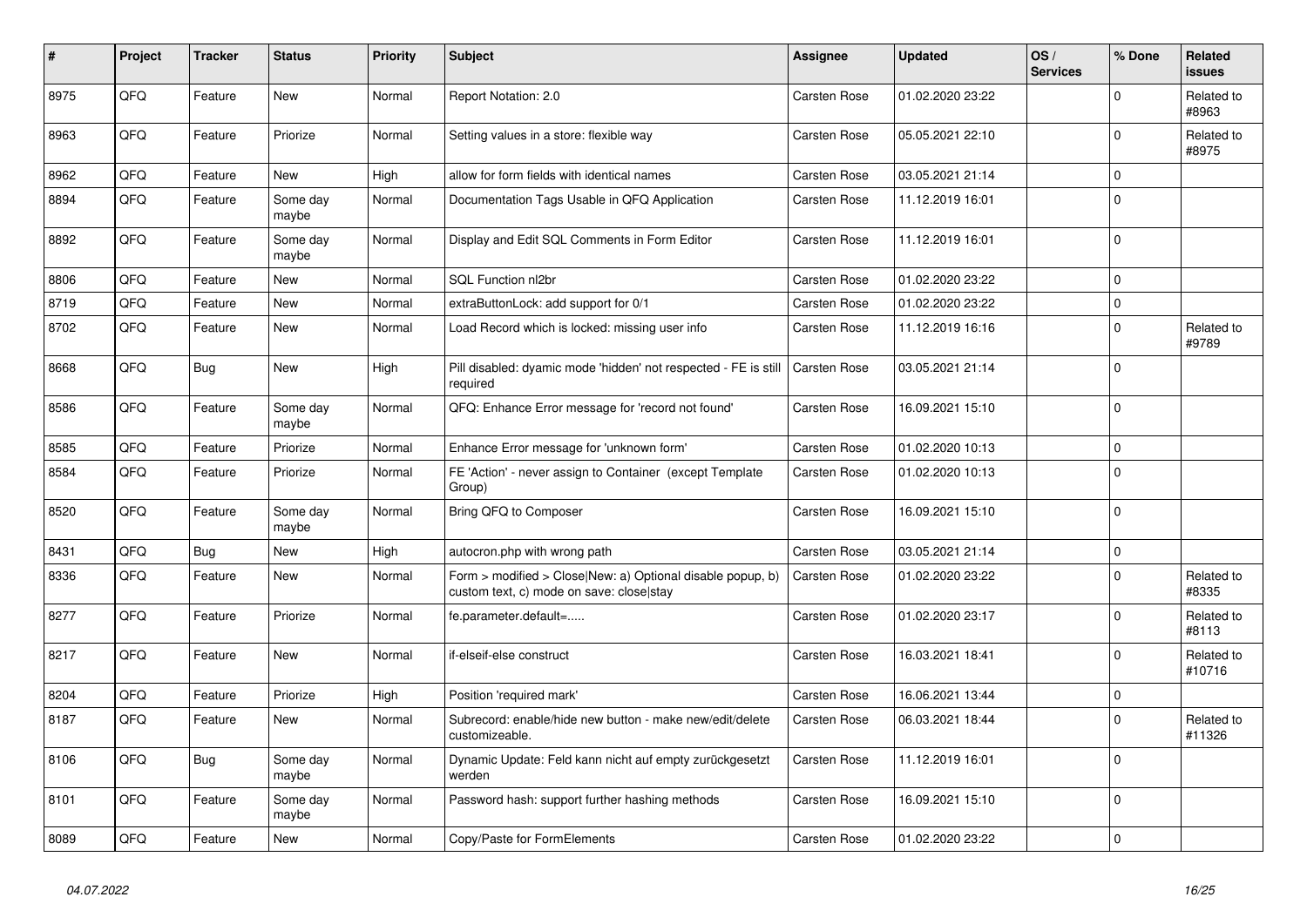| #    | Project | <b>Tracker</b> | <b>Status</b> | <b>Priority</b> | <b>Subject</b>                                                                                        | <b>Assignee</b>     | <b>Updated</b>   | OS/<br><b>Services</b> | % Done      | Related<br>issues                               |
|------|---------|----------------|---------------|-----------------|-------------------------------------------------------------------------------------------------------|---------------------|------------------|------------------------|-------------|-------------------------------------------------|
| 8083 | QFQ     | <b>Bug</b>     | <b>New</b>    | High            | FormEditor: primary table list does not respect<br>'indexDb={{indexData:Y}}'                          | Carsten Rose        | 03.05.2021 21:14 |                        | 0           | Has<br>duplicate<br>#6678                       |
| 8082 | QFQ     | Feature        | Priorize      | High            | Contact form without saving record                                                                    | <b>Carsten Rose</b> | 07.12.2021 15:20 |                        | $\Omega$    | Related to<br>#8587,<br><b>Blocks</b><br>#11850 |
| 8049 | QFQ     | <b>Bug</b>     | New           | Normal          | FE.type=note, column 'value': text moves some pixel to top<br>after save                              | <b>Carsten Rose</b> | 01.02.2020 23:22 |                        | $\Omega$    |                                                 |
| 8044 | QFQ     | Feature        | Priorize      | Normal          | Transaction: a) Form, b) Report                                                                       | <b>Carsten Rose</b> | 05.05.2021 22:14 |                        | $\Omega$    | Related to<br>#8043                             |
| 8037 | QFQ     | <b>Bug</b>     | Priorize      | Normal          | FE.type=upload (advanced mode): {{slaveId:V}} missing<br>during dynamic update                        | <b>Carsten Rose</b> | 01.02.2020 10:13 |                        | $\mathbf 0$ |                                                 |
| 8034 | QFQ     | Feature        | Priorize      | Normal          | FormElement 'data': 22.22.2222 should not be accepted                                                 | <b>Carsten Rose</b> | 01.02.2020 10:13 |                        | $\Omega$    |                                                 |
| 7924 | QFQ     | Feature        | <b>New</b>    | Normal          | Radio/Checkbox with Tooltip                                                                           | <b>Carsten Rose</b> | 01.02.2020 23:22 |                        | 0           |                                                 |
| 7920 | QFQ     | Feature        | New           | Normal          | FE: Syntax Highlight, Zeinlenumbruch                                                                  | <b>Carsten Rose</b> | 01.02.2020 10:03 |                        | 0           |                                                 |
| 7899 | QFQ     | Bug            | New           | High            | Fe.type=password / retype / required: always complain<br>about missing value                          | Carsten Rose        | 03.05.2021 21:14 |                        | $\Omega$    |                                                 |
| 7890 | QFG     | Bug            | New           | Normal          | FormElement 'required': extraButtonInfo not aligned                                                   | Carsten Rose        | 11.06.2021 21:17 |                        | 0           | Related to<br>#11517                            |
| 7850 | QFQ     | Feature        | New           | High            | Upload records: non 'pathFileName' column                                                             | <b>Carsten Rose</b> | 03.05.2021 21:14 |                        | $\mathbf 0$ |                                                 |
| 7812 | QFQ     | Feature        | New           | Normal          | FE 'Subrecord' - new option 'subrecordShowFilter',<br>'subrecordPaging'                               | <b>Carsten Rose</b> | 01.02.2020 23:22 |                        | $\Omega$    |                                                 |
| 7795 | QFQ     | <b>Bug</b>     | New           | Normal          | Readonly Form: Typeahead-Felder                                                                       | Carsten Rose        | 01.02.2020 23:22 |                        | $\Omega$    | Related to<br>#10640                            |
| 7685 | QFQ     | <b>Bug</b>     | New           | Normal          | Open FormElement from QFQ error message and save<br>modified record: error about missing {{formId:F}} | <b>Carsten Rose</b> | 01.02.2020 23:22 |                        | $\Omega$    |                                                 |
| 7683 | QFQ     | Feature        | New           | Normal          | Special column names in '{{ SELECT  AS _link }}' should<br>be detected                                | <b>Carsten Rose</b> | 01.02.2020 23:21 |                        | $\mathbf 0$ |                                                 |
| 7681 | QFQ     | Feature        | New           | Normal          | Optional switch off 'check for modified record'                                                       | Carsten Rose        | 01.02.2020 23:21 |                        | 0           |                                                 |
| 7660 | QFQ     | Feature        | <b>New</b>    | Normal          | IMAP: import mails to DB, move / delete mails                                                         | <b>Carsten Rose</b> | 01.02.2020 09:52 |                        | $\Omega$    |                                                 |
| 7656 | QFQ     | Bug            | Priorize      | Normal          | FE with required, 'pattern' and 'extraButtonLock': always<br>complain about missing value             | <b>Carsten Rose</b> | 01.02.2020 10:13 |                        | $\Omega$    |                                                 |
| 7650 | QFQ     | <b>Bug</b>     | New           | High            | Optional do not show 'required' sign on FormElement                                                   | Carsten Rose        | 03.05.2021 21:14 |                        | 0           |                                                 |
| 7630 | QFQ     | Feature        | Priorize      | Normal          | detailed error message for simple upload                                                              | Carsten Rose        | 01.02.2020 10:13 |                        | 0           |                                                 |
| 7616 | QFQ     | Bug            | Priorize      | Normal          | Selectlist with Enum & Dynamic Update                                                                 | Carsten Rose        | 01.02.2020 10:13 |                        | $\mathbf 0$ |                                                 |
| 7574 | QFQ     | Bug            | New           | Normal          | Substitute error: form element not reported / dont parse<br>Form.note                                 | Carsten Rose        | 01.02.2020 23:21 |                        | 0           |                                                 |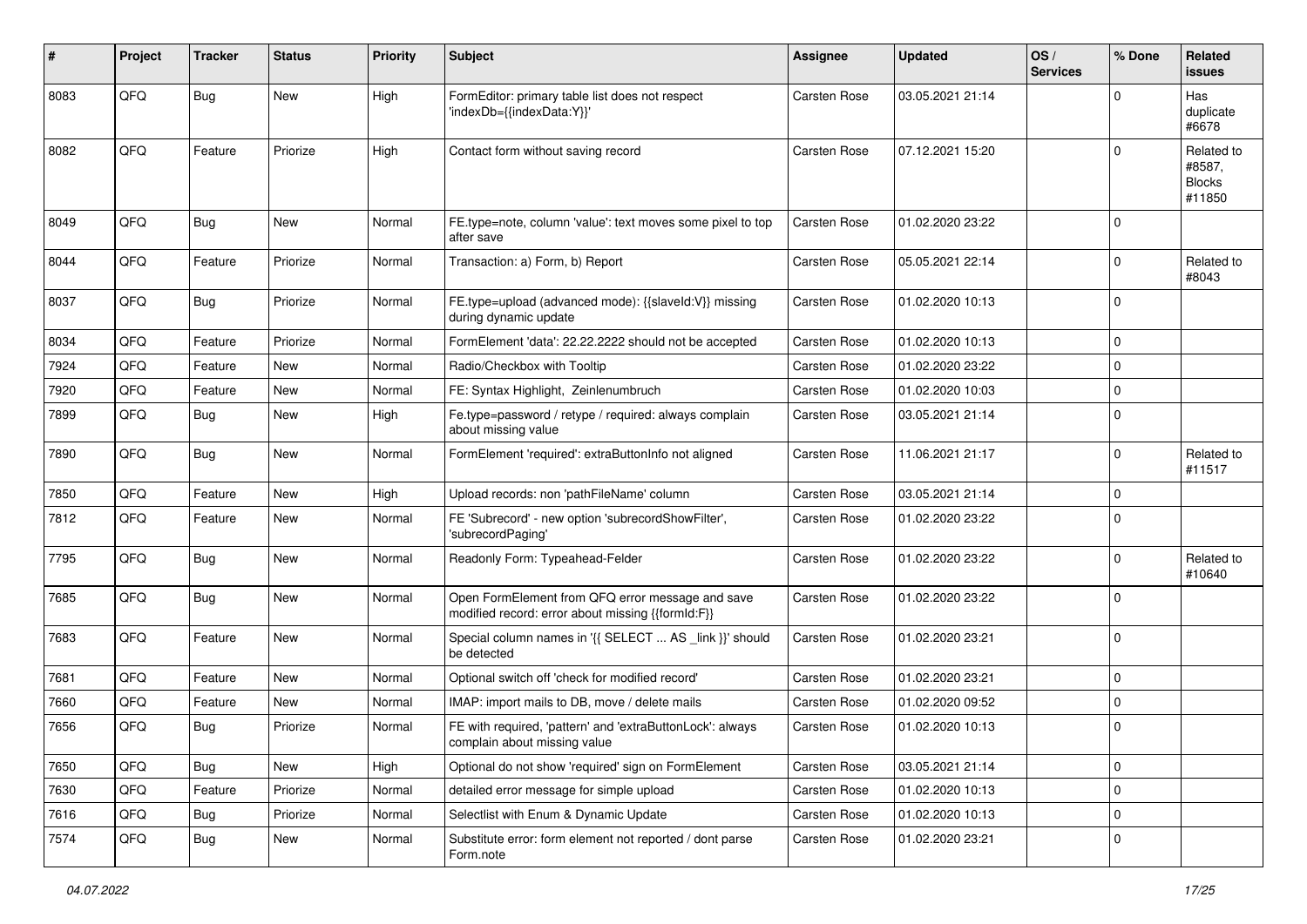| #    | Project | <b>Tracker</b> | <b>Status</b>     | <b>Priority</b> | <b>Subject</b>                                                                 | <b>Assignee</b>     | <b>Updated</b>   | OS/<br><b>Services</b> | % Done      | Related<br><b>issues</b>   |
|------|---------|----------------|-------------------|-----------------|--------------------------------------------------------------------------------|---------------------|------------------|------------------------|-------------|----------------------------|
| 7547 | QFQ     | Bug            | <b>New</b>        | Normal          | Error Message in afterSave: wrong parameter column<br>reported                 | Carsten Rose        | 01.02.2020 23:22 |                        | $\Omega$    |                            |
| 7524 | QFQ     | Bug            | <b>New</b>        | Normal          | QFQ throws a 'General Error' if 'fileadmin/protected/log/' is<br>not writeable | <b>Carsten Rose</b> | 01.02.2020 23:22 |                        | $\Omega$    |                            |
| 7522 | QFQ     | Feature        | Priorize          | Normal          | Inserting default index.html to folder (Avoid Apache<br>Indexing)              | <b>Carsten Rose</b> | 01.02.2020 10:13 |                        | $\mathbf 0$ |                            |
| 7521 | QFQ     | Feature        | New               | Normal          | TemplateGroup: fe.type=upload                                                  | Carsten Rose        | 01.02.2020 23:21 |                        | $\mathbf 0$ | Related to<br>#9706        |
| 7520 | QFQ     | Feature        | <b>New</b>        | Normal          | QR Code:  AS _qr ( AS _link)                                                   | Carsten Rose        | 01.02.2020 23:22 |                        | $\mathbf 0$ |                            |
| 7519 | QFQ     | Feature        | <b>New</b>        | Normal          | Select: Multi                                                                  | Carsten Rose        | 01.02.2020 23:22 |                        | $\Omega$    |                            |
| 7513 | QFQ     | <b>Bug</b>     | <b>New</b>        | Normal          | Radios not correct aligned                                                     | Carsten Rose        | 01.02.2020 23:22 |                        | $\Omega$    |                            |
| 7512 | QFQ     | Bug            | <b>New</b>        | Normal          | FE: inputType=number >> 'pattern' is not respected                             | <b>Carsten Rose</b> | 01.02.2020 23:22 |                        | $\Omega$    |                            |
| 7481 | QFQ     | Feature        | <b>New</b>        | Normal          | Detect 'BaseUrl' automatically                                                 | Carsten Rose        | 01.02.2020 23:21 |                        | $\mathbf 0$ |                            |
| 7480 | QFQ     | Feature        | New               | Normal          | Record History (Undo / Redo)                                                   | <b>Carsten Rose</b> | 11.12.2019 16:16 |                        | $\Omega$    | Related to<br>#2361        |
| 7456 | QFQ     | Bug            | Some day<br>maybe | Low             | Todos in Code: solve or make ticket                                            | Carsten Rose        | 16.09.2021 15:10 |                        | 0           |                            |
| 7453 | QFQ     | Feature        | Some day<br>maybe | Normal          | import / export forms QFQ                                                      | <b>Carsten Rose</b> | 16.09.2021 15:10 |                        | $\Omega$    |                            |
| 7452 | QFQ     | Feature        | Some day<br>maybe | Normal          | automate deployment new QFQ version                                            | <b>Carsten Rose</b> | 16.09.2021 15:10 |                        | $\Omega$    |                            |
| 7342 | QFQ     | Feature        | <b>New</b>        | Normal          | add content $=$ hide this                                                      | <b>Carsten Rose</b> | 01.02.2020 23:21 |                        | $\Omega$    |                            |
| 7336 | QFQ     | Feature        | Some day<br>maybe | Normal          | PDF Upload: disallow PDFs with specific Meta information                       | Carsten Rose        | 11.12.2019 16:01 |                        | $\Omega$    |                            |
| 7290 | QFQ     | Feature        | Priorize          | Normal          | FormEditor: title as textarea if LEN(title)>60                                 | Carsten Rose        | 01.02.2020 10:13 |                        | $\Omega$    | <b>Blocked by</b><br>#7682 |
| 7280 | QFQ     | Feature        | <b>New</b>        | Normal          | recently used table                                                            | Carsten Rose        | 01.02.2020 23:21 |                        | $\mathbf 0$ |                            |
| 7261 | QFQ     | <b>Bug</b>     | <b>New</b>        | Normal          | Report pathFilename for user without path, only the filename                   | Carsten Rose        | 01.02.2020 23:21 |                        | $\mathbf 0$ |                            |
| 7239 | QFQ     | Feature        | New               | Normal          | TinyMCE: html tag whitelist                                                    | Carsten Rose        | 01.02.2020 23:21 |                        | $\Omega$    | Related to<br>#14320       |
| 7219 | QFQ     | Bug            | New               | Normal          | typeSheadSql / typeAheadSqlPrefetch: change to curly<br>braces                 | <b>Carsten Rose</b> | 01.02.2020 23:21 |                        | $\Omega$    |                            |
| 7217 | QFQ     | Feature        | Priorize          | Normal          | Download: notice User if $\degree$ sip=? is missing                            | Carsten Rose        | 01.02.2020 10:13 |                        | $\mathbf 0$ |                            |
| 7175 | QFQ     | Feature        | New               | Normal          | Upload: md5 hash as filename                                                   | <b>Carsten Rose</b> | 01.02.2020 23:21 |                        | $\mathbf 0$ |                            |
| 7119 | QFQ     | Feature        | <b>New</b>        | Normal          | Upload: scaleDownWidth, scaleDownHeight                                        | Carsten Rose        | 01.02.2020 23:21 |                        | $\Omega$    |                            |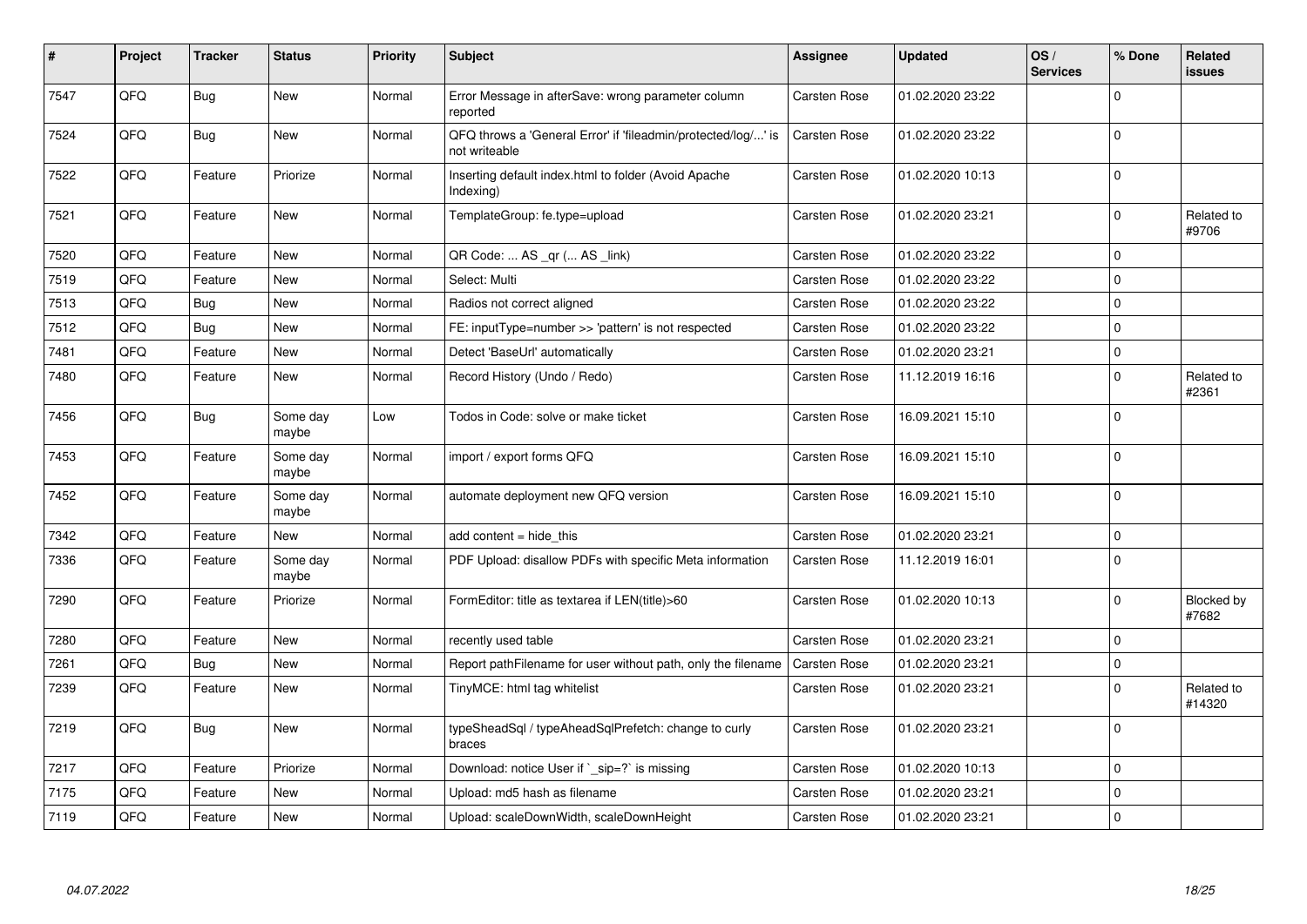| #    | Project | <b>Tracker</b> | <b>Status</b>     | <b>Priority</b> | <b>Subject</b>                                                                                                             | Assignee            | <b>Updated</b>   | OS/<br><b>Services</b> | % Done         | Related<br><b>issues</b>                    |
|------|---------|----------------|-------------------|-----------------|----------------------------------------------------------------------------------------------------------------------------|---------------------|------------------|------------------------|----------------|---------------------------------------------|
| 7109 | QFQ     | Feature        | <b>New</b>        | Normal          | Dynamic Updates: row/element hide                                                                                          | <b>Carsten Rose</b> | 01.02.2020 23:22 |                        | $\Omega$       | Has<br>duplicate<br>#4081                   |
| 7107 | QFQ     | Feature        | Some day<br>maybe | Normal          | Showcase Registration Tool: Anmeldung / Administration :<br>Liste Anmeldungen / Emaileinaldung                             | <b>Carsten Rose</b> | 11.12.2019 16:01 |                        | $\Omega$       |                                             |
| 7102 | QFQ     | Feature        | <b>New</b>        | Normal          | Comment sign in report: '#' and '--'                                                                                       | Carsten Rose        | 01.02.2020 23:21 |                        | $\Omega$       |                                             |
| 7099 | QFQ     | Feature        | <b>New</b>        | Normal          | Redesign FormEditor                                                                                                        | Carsten Rose        | 01.02.2020 23:21 |                        | $\Omega$       |                                             |
| 7014 | QFQ     | <b>Bug</b>     | New               | Normal          | Sending invalid emails succeeds when<br>debug.redirectAllMailTo is set                                                     | Carsten Rose        | 01.02.2020 23:21 |                        | $\overline{0}$ |                                             |
| 7002 | QFQ     | <b>Bug</b>     | <b>New</b>        | Normal          | Dynamic Update: row does not disappear / appear                                                                            | Carsten Rose        | 01.02.2020 23:22 |                        | $\Omega$       |                                             |
| 6998 | QFQ     | Feature        | Priorize          | Normal          | Form: with debug=on show column information as tooltip of<br>column label                                                  | Carsten Rose        | 01.02.2020 10:13 |                        | $\Omega$       |                                             |
| 6912 | QFQ     | <b>Bug</b>     | <b>New</b>        | Normal          | error Message Var 'deadline' already set in SIP - in Form<br>with FE.value={{deadline:R:::{{deadlinePeriod:Y}}}}           | <b>Carsten Rose</b> | 01.02.2020 23:21 |                        | $\Omega$       |                                             |
| 6855 | QFQ     | Feature        | <b>New</b>        | Normal          | With {{feUser:U}}!={{feUser:T}}: Save / Delete: only possible<br>with {{feUserSave:U}}='yes' and '{{feUserDelete:U}}='yes' | <b>Carsten Rose</b> | 01.02.2020 23:21 |                        | $\Omega$       |                                             |
| 6765 | QFQ     | Feature        | New               | Normal          | Moeglichkeit via QFQ eigene Logs zu schreiben                                                                              | Carsten Rose        | 01.02.2020 23:21 |                        | $\Omega$       |                                             |
| 6723 | QFQ     | Feature        | <b>New</b>        | Normal          | Report QFQ Installation and Version                                                                                        | Carsten Rose        | 12.06.2021 09:07 |                        | $\mathbf 0$    |                                             |
| 6715 | QFQ     | Feature        | Some day<br>maybe | Normal          | Code-Refactoring: dbArray vereinheitlichen                                                                                 | Carsten Rose        | 11.12.2019 16:02 |                        | 0              |                                             |
| 6677 | QFQ     | Bug            | New               | Normal          | Error message FE Action Element: no/wrong FE reference<br>who cause the problem.                                           | Carsten Rose        | 01.02.2020 23:21 |                        | $\mathbf 0$    |                                             |
| 6602 | QFQ     | Feature        | <b>New</b>        | Normal          | Formlet: in Report auf Mausklick ein mini-form oeffnen                                                                     | Carsten Rose        | 11.12.2019 16:16 |                        | $\Omega$       |                                             |
| 6594 | QFQ     | Feature        | <b>New</b>        | Normal          | Excel: on download, check if there is a valid sip                                                                          | Carsten Rose        | 01.02.2020 23:21 |                        | $\Omega$       |                                             |
| 6574 | QFQ     | Bug            | Priorize          | Normal          | qfq.log: Fehlermeldung wurde angezeigt, aber nicht geloggt                                                                 | <b>Carsten Rose</b> | 01.02.2020 10:13 |                        | $\Omega$       |                                             |
| 6483 | QFQ     | <b>Bug</b>     | <b>New</b>        | Normal          | R Store funktioniert nicht bei 'Report Notation' im FE                                                                     | Carsten Rose        | 01.02.2020 23:21 |                        | $\Omega$       |                                             |
| 6462 | QFQ     | <b>Bug</b>     | <b>New</b>        | Normal          | File Upload: Nutzlose Fehlermeldung wenn Datei zu gross                                                                    | <b>Carsten Rose</b> | 01.02.2020 23:21 |                        | $\Omega$       | Related to<br>#6139                         |
| 6437 | QFQ     | Feature        | <b>New</b>        | Normal          | Neuer Mode Button bei FormElementen                                                                                        | <b>Carsten Rose</b> | 01.02.2020 23:21 |                        | $\Omega$       | Related to<br>#9668.<br>Blocked by<br>#9678 |
| 6292 | QFQ     | Feature        | <b>New</b>        | Normal          | Download: File speichern mit Hash aber original Filename in<br>der Datenbank vermerken fuer Downloads                      | <b>Carsten Rose</b> | 01.02.2020 23:21 |                        | $\Omega$       |                                             |
| 6289 | QFQ     | Feature        | <b>New</b>        | Normal          | Form: Log                                                                                                                  | <b>Carsten Rose</b> | 01.02.2020 23:21 |                        | $\mathbf 0$    |                                             |
| 6261 | QFQ     | Feature        | <b>New</b>        | Normal          | Persistent SIP                                                                                                             | Carsten Rose        | 12.06.2021 09:07 |                        | $\Omega$       | Related to<br>#10819                        |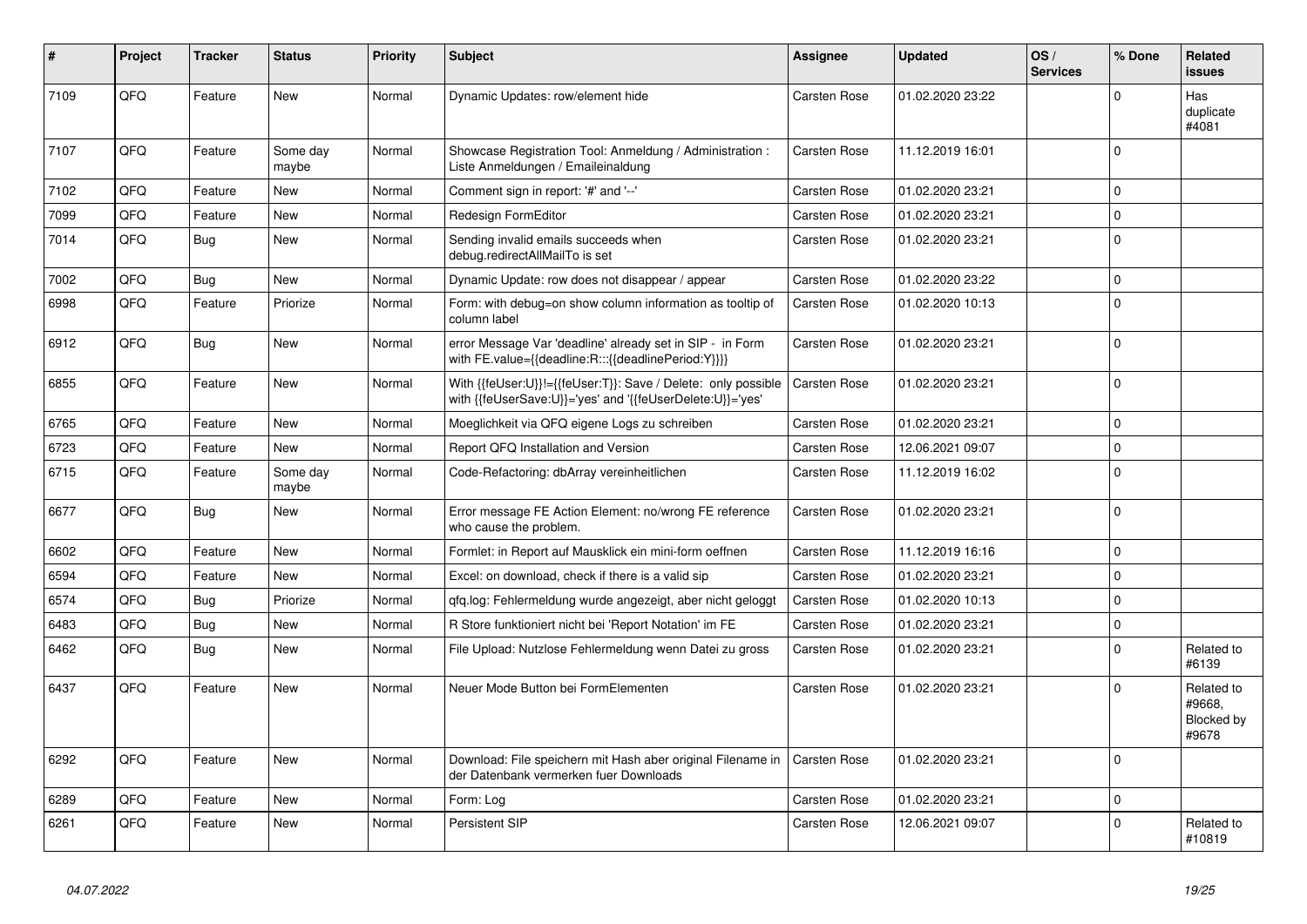| #    | Project | <b>Tracker</b> | <b>Status</b>     | <b>Priority</b> | <b>Subject</b>                                                             | Assignee     | <b>Updated</b>   | OS/<br><b>Services</b> | % Done      | Related<br><b>issues</b>                    |
|------|---------|----------------|-------------------|-----------------|----------------------------------------------------------------------------|--------------|------------------|------------------------|-------------|---------------------------------------------|
| 6250 | QFQ     | Feature        | In Progress       | Normal          | Enhance layout: a) Subrecord, b) Subrecord-Title                           | Carsten Rose | 01.02.2020 23:22 |                        | $\mathbf 0$ | Related to<br>#5391                         |
| 6116 | QFQ     | Bug            | Priorize          | High            | value of checkbox not saved                                                | Carsten Rose | 07.12.2021 17:19 |                        | $\mathbf 0$ |                                             |
| 5991 | QFQ     | Bug            | Some day<br>maybe | Normal          | URLs with ' ' or long parameter are problematic                            | Carsten Rose | 01.02.2020 23:19 |                        | $\mathbf 0$ |                                             |
| 5983 | QFQ     | Feature        | Some day<br>maybe | Normal          | Form Submit (save & update): normalize date/-time FE                       | Carsten Rose | 01.02.2020 23:19 |                        | $\mathbf 0$ |                                             |
| 5942 | QFQ     | Feature        | Priorize          | Normal          | 'L' and 'type': append to links, generate via '_link' by using<br>'u:' .   | Carsten Rose | 01.02.2020 10:13 |                        | $\mathbf 0$ |                                             |
| 5894 | QFQ     | Feature        | Feedback          | Normal          | Typeahead in Report: show/hide rows dynamically                            | Carsten Rose | 18.02.2022 08:50 |                        | $\Omega$    | Related to<br>#5893,<br>Related to<br>#5885 |
| 5852 | QFQ     | Feature        | Some day<br>maybe | Normal          | Logging: mail.log / sql.log - im FE anzeigen und via AJAX<br>aktualisieren | Carsten Rose | 01.02.2020 23:19 |                        | $\mathbf 0$ | Related to<br>#5885                         |
| 5782 | QFQ     | Feature        | New               | Normal          | NextCloud API                                                              | Carsten Rose | 01.02.2020 10:02 |                        | $\mathbf 0$ |                                             |
| 5768 | QFQ     | Bug            | Some day<br>maybe | Normal          | {{pageLanguage:T}}' missing if QFQ is called via api                       | Carsten Rose | 01.02.2020 23:19 |                        | $\mathbf 0$ |                                             |
| 5715 | QFQ     | Feature        | New               | High            | PDF Caching                                                                | Carsten Rose | 03.05.2021 21:14 |                        | $\mathbf 0$ | Related to<br>#5851,<br>Related to<br>#6357 |
| 5706 | QFQ     | Bug            | Some day<br>maybe | Normal          | upload: fileDestination needs to be sanatized                              | Carsten Rose | 01.02.2020 23:19 |                        | $\mathbf 0$ |                                             |
| 5695 | QFQ     | Feature        | In Progress       | Normal          | Multiform                                                                  | Carsten Rose | 02.01.2021 18:38 |                        | $\mathbf 0$ |                                             |
| 5665 | QFQ     | Feature        | Some day<br>maybe | Normal          | Versuch das '{{!' nicht mehr noetig ist.                                   | Carsten Rose | 01.02.2020 23:20 |                        | $\mathbf 0$ | Related to<br>#7432,<br>Related to<br>#7434 |
| 5579 | QFQ     | Feature        | Some day<br>maybe | Normal          | Enhance Doc / Presentation: variable type 'link column type'               | Carsten Rose | 01.02.2020 23:19 |                        | $\mathbf 0$ |                                             |
| 5576 | QFQ     | Bug            | New               | Normal          | Using MySQL 'DROP' requires privilege - wich is not really<br>necessary.   | Carsten Rose | 01.02.2020 23:21 |                        | $\mathbf 0$ |                                             |
| 5559 | QFQ     | <b>Bug</b>     | New               | Normal          | FE.type = Upload: 'accept' might contain variables                         | Carsten Rose | 11.05.2020 21:23 |                        | $\pmb{0}$   |                                             |
| 5557 | QFQ     | Bug            | Some day<br>maybe | Normal          | Form load: STORE_RECORD filled, but should be empty                        | Carsten Rose | 01.02.2020 23:19 |                        | $\mathbf 0$ |                                             |
| 5548 | QFQ     | Feature        | Some day<br>maybe | Normal          | 801 Textfiles/Scriptfiles als Thumbnail                                    | Carsten Rose | 07.03.2022 16:26 |                        | $\mathbf 0$ |                                             |
| 5480 | QFQ     | Feature        | Some day<br>maybe | Normal          | QFQ: Dokumentation mit Screenshots versehen                                | Carsten Rose | 01.02.2020 23:20 |                        | $\mathbf 0$ | Related to<br>#9879                         |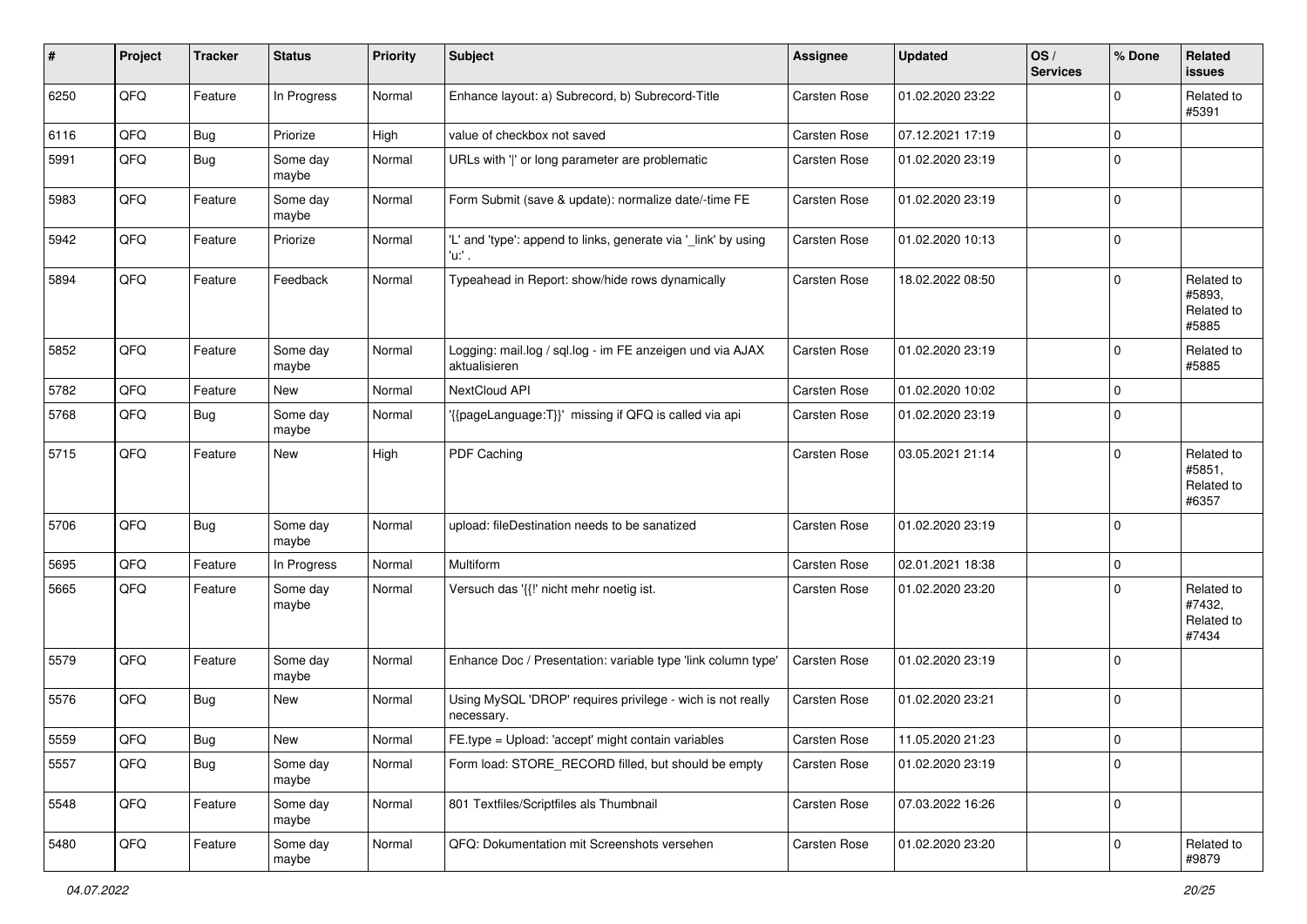| #    | Project | <b>Tracker</b> | <b>Status</b>     | <b>Priority</b> | <b>Subject</b>                                                                                                       | <b>Assignee</b>     | <b>Updated</b>   | OS/<br><b>Services</b> | % Done      | Related<br><b>issues</b>                       |
|------|---------|----------------|-------------------|-----------------|----------------------------------------------------------------------------------------------------------------------|---------------------|------------------|------------------------|-------------|------------------------------------------------|
| 5459 | QFQ     | <b>Bug</b>     | New               | High            | Multi DB: spread system tables between 'QFQ' and<br>'Data'-DB                                                        | <b>Carsten Rose</b> | 03.05.2021 21:14 |                        | $\Omega$    | Related to<br>#4720                            |
| 5428 | QFQ     | Feature        | Some day<br>maybe | Normal          | secure thumbnail: late render on access.                                                                             | <b>Carsten Rose</b> | 01.02.2020 23:20 |                        | $\mathbf 0$ |                                                |
| 5345 | QFQ     | Feature        | <b>New</b>        | Normal          | Report: UPDATE / INSERT / DELETE statements should<br>trigger subqueries, depending on the result.                   | <b>Carsten Rose</b> | 27.05.2020 16:11 |                        | $\Omega$    |                                                |
| 5305 | QFQ     | Bug            | New               | Normal          | Upload FormElement: nicht disabled by readonly Form                                                                  | <b>Carsten Rose</b> | 16.06.2021 13:43 |                        | $\Omega$    | Related to<br>#9347,<br>Related to<br>#9834    |
| 5221 | QFQ     | <b>Bug</b>     | New               | High            | Download Dialog: Bleibt stehen in FF wenn Datei<br>automatisch gespeichert wird.                                     | <b>Carsten Rose</b> | 03.05.2021 21:14 |                        | $\Omega$    |                                                |
| 5132 | QFQ     | Feature        | Some day<br>maybe | Normal          | Error Message sendmail missing attachment: more details                                                              | <b>Carsten Rose</b> | 01.02.2020 23:19 |                        | $\Omega$    |                                                |
| 5131 | QFQ     | Feature        | New               | Normal          | Activate Spin Gear ('wait/busy' indicator) via LINK attribute                                                        | <b>Carsten Rose</b> | 01.02.2020 23:21 |                        | $\mathbf 0$ |                                                |
| 5021 | QFQ     | Bug            | Some day<br>maybe | Normal          | FE.typ=extra - during save displays error 'datum2' already<br>filled in STORE SIP - the value is stored nevertheless | <b>Carsten Rose</b> | 01.02.2020 23:19 |                        | $\Omega$    | Related to<br>#3875                            |
| 4956 | QFQ     | Feature        | Some day<br>maybe | Normal          | Sendmail: Benutzerdefinierte Headers                                                                                 | <b>Carsten Rose</b> | 11.12.2019 16:02 |                        | $\Omega$    |                                                |
| 4872 | QFQ     | Feature        | Some day<br>maybe | Normal          | Fields of Typo3 page available in STORE_TYPO3                                                                        | <b>Carsten Rose</b> | 01.02.2020 23:19 |                        | 0           |                                                |
| 4869 | QFQ     | Feature        | Some day<br>maybe | Normal          | Dynamic Update (show, hide, readonly?, required?) for<br><b>Template Group Elements</b>                              | <b>Carsten Rose</b> | 01.02.2020 23:19 |                        | $\Omega$    | Related to<br>#4865                            |
| 4839 | QFQ     | Feature        | Some day<br>maybe | Normal          | qfq-handle in <head> Abschnitt</head>                                                                                | <b>Carsten Rose</b> | 11.12.2019 16:02 |                        | $\Omega$    |                                                |
| 4771 | QFQ     | <b>Bug</b>     | Some day<br>maybe | Normal          | gfg: select-down-values empty after save (edit-form for<br>program administrators)                                   | <b>Carsten Rose</b> | 01.02.2020 23:20 |                        | $\Omega$    | Related to<br>#4549, Has<br>duplicate<br>#4282 |
| 4757 | QFQ     | Feature        | Some day<br>maybe | Normal          | Test subrecord: download links ok? Links ok?                                                                         | <b>Carsten Rose</b> | 01.02.2020 23:20 |                        | $\Omega$    |                                                |
| 4756 | QFQ     | Bug            | New               | Normal          | Form dirty even nothing changes                                                                                      | <b>Carsten Rose</b> | 11.12.2019 16:16 |                        | $\mathbf 0$ |                                                |
| 4659 | QFQ     | <b>Bug</b>     | Some day<br>maybe | Normal          | infoButtonExtra                                                                                                      | <b>Carsten Rose</b> | 01.02.2020 23:20 |                        | $\Omega$    |                                                |
| 4652 | QFQ     | Feature        | Some day<br>maybe | Normal          | UZH CD: Weiterleitung auf benutzerdefinierte 403/404 Seite                                                           | Carsten Rose        | 01.02.2020 23:20 |                        | 0           |                                                |
| 4651 | QFQ     | <b>Bug</b>     | Some day<br>maybe | Normal          | 'Loading document" Modal wird angezeigt bei uzhcd type=2<br>Ansicht                                                  | <b>Carsten Rose</b> | 01.02.2020 23:20 |                        | 0           |                                                |
| 4650 | QFG     | Feature        | Some day<br>maybe | Normal          | Convert html to doc/rtf                                                                                              | Carsten Rose        | 01.02.2020 23:20 |                        | $\mathbf 0$ | Related to<br>#10704                           |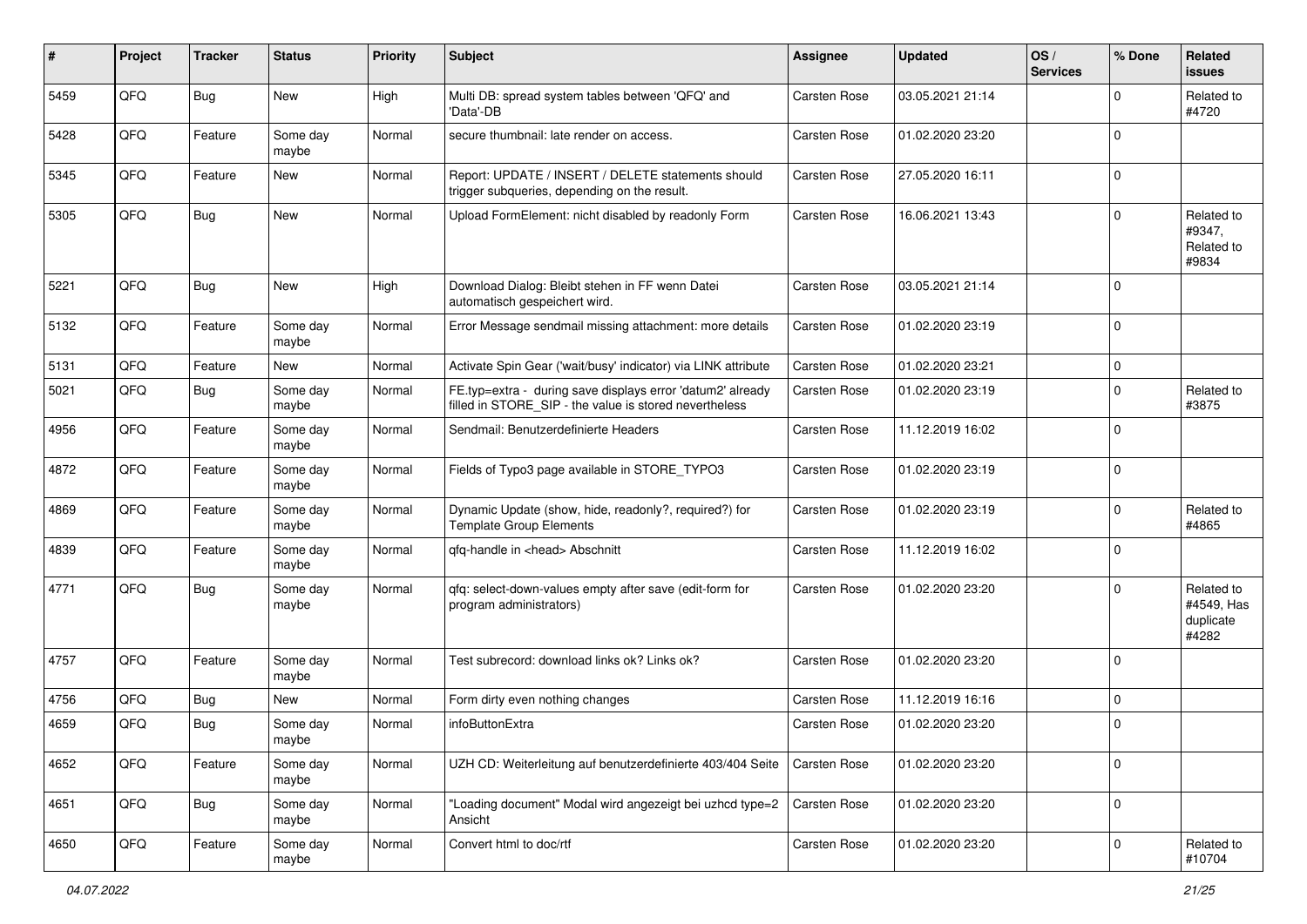| #    | Project | <b>Tracker</b> | <b>Status</b>     | <b>Priority</b> | <b>Subject</b>                                                                                                          | Assignee            | <b>Updated</b>   | OS/<br><b>Services</b> | % Done      | Related<br><b>issues</b>                    |
|------|---------|----------------|-------------------|-----------------|-------------------------------------------------------------------------------------------------------------------------|---------------------|------------------|------------------------|-------------|---------------------------------------------|
| 4606 | QFQ     | Feature        | Some day<br>maybe | Normal          | link: qualifier to render bootstrap button                                                                              | Carsten Rose        | 01.02.2020 23:19 |                        | $\Omega$    |                                             |
| 4583 | QFQ     | <b>Bug</b>     | Some day<br>maybe | Normal          | Dynamic Update bei TypeAhead Feldern                                                                                    | Carsten Rose        | 01.02.2020 23:19 |                        | $\mathbf 0$ |                                             |
| 4549 | QFQ     | Bug            | Some day<br>maybe | Normal          | TemplateGroups: FE.type SELECT loose selected value<br>after save                                                       | <b>Carsten Rose</b> | 01.02.2020 23:20 |                        | $\Omega$    | Related to<br>#4548,<br>Related to<br>#4771 |
| 4528 | QFQ     | Bug            | Some day<br>maybe | Normal          | extraButtonLock mit SQLAhead Bug                                                                                        | Carsten Rose        | 01.02.2020 23:19 |                        | $\Omega$    |                                             |
| 4413 | QFQ     | Feature        | New               | Normal          | fieldset: show/hidden, modeSql, dynamicUpdate                                                                           | Carsten Rose        | 09.02.2022 15:19 |                        | $\Omega$    |                                             |
| 4365 | QFQ     | Feature        | Some day<br>maybe | Normal          | Multi Language: new way of config                                                                                       | <b>Carsten Rose</b> | 01.02.2020 23:20 |                        | $\Omega$    |                                             |
| 4349 | QFQ     | Feature        | Some day<br>maybe | Normal          | link download: downloaded external URL to<br>deliver/concatenate - check mimetipe and handle it correctly               | Carsten Rose        | 11.12.2019 16:02 |                        | $\Omega$    |                                             |
| 4343 | QFQ     | Feature        | Some day<br>maybe | Normal          | Link: Classifier to add 'attributes'                                                                                    | <b>Carsten Rose</b> | 01.02.2020 23:20 |                        | $\Omega$    | Related to<br>#14077                        |
| 4330 | QFQ     | Feature        | Some day<br>maybe | Normal          | Error Message: report missing {{ / }} in sqlUpdate, sqlInsert,<br>sqlDelete, sqlAfter, sqlBefore in FE action elements. | <b>Carsten Rose</b> | 01.02.2020 23:20 |                        | $\Omega$    |                                             |
| 4328 | QFQ     | Bug            | Some day<br>maybe | Normal          | Error Message: Show FE name/number on problems in FE                                                                    | <b>Carsten Rose</b> | 01.02.2020 23:20 |                        | $\mathbf 0$ |                                             |
| 4293 | QFQ     | Bug            | Some day<br>maybe | Normal          | Download broken if token 'd:' is missing - but no error<br>message                                                      | Carsten Rose        | 11.12.2019 16:03 |                        | $\Omega$    | Related to<br>#7514                         |
| 4279 | QFQ     | Bug            | Some day<br>maybe | High            | config.linkVars lost                                                                                                    | <b>Carsten Rose</b> | 03.05.2021 21:14 |                        | $\Omega$    |                                             |
| 4259 | QFQ     | Feature        | Some day<br>maybe | Normal          | Instant trigger a cron job                                                                                              | Carsten Rose        | 11.12.2019 16:03 |                        | $\Omega$    |                                             |
| 4258 | QFQ     | Feature        | Some day<br>maybe | High            | System Defaults: Forms                                                                                                  | Carsten Rose        | 03.05.2021 21:14 |                        | $\Omega$    |                                             |
| 4250 | QFQ     | Feature        | New               | Normal          | AutoCron in QFQ via PHP                                                                                                 | <b>Carsten Rose</b> | 01.02.2020 23:21 |                        | $\Omega$    | Related to<br>#3292,<br>Related to<br>#3291 |
| 4197 | QFQ     | Feature        | Some day<br>maybe | Normal          | Unit Test fuer JSON Stream von QuickFormQuery.php ><br>doForm()                                                         | Carsten Rose        | 11.12.2019 16:03 |                        |             |                                             |
| 4092 | QFQ     | <b>Bug</b>     | Some day<br>maybe | Normal          | 1) Logging verbessern wann welches FE warum ausgefuehrt<br>wird, 2) Documentation: Best Practice Template Group         | Carsten Rose        | 01.02.2020 23:19 |                        | $\mathbf 0$ | Related to<br>#3504                         |
| 4082 | QFQ     | Feature        | New               | Normal          | Dynamic Update: modeSgl - useful default                                                                                | Carsten Rose        | 01.02.2020 23:22 |                        | $\mathbf 0$ |                                             |
| 4050 | QFQ     | Feature        | New               | Normal          | sql.log: 1) FormElement ID which causes a specific action,<br>2) Result in the same row.                                | Carsten Rose        | 15.04.2020 11:35 |                        | $\mathbf 0$ | Related to<br>#5458                         |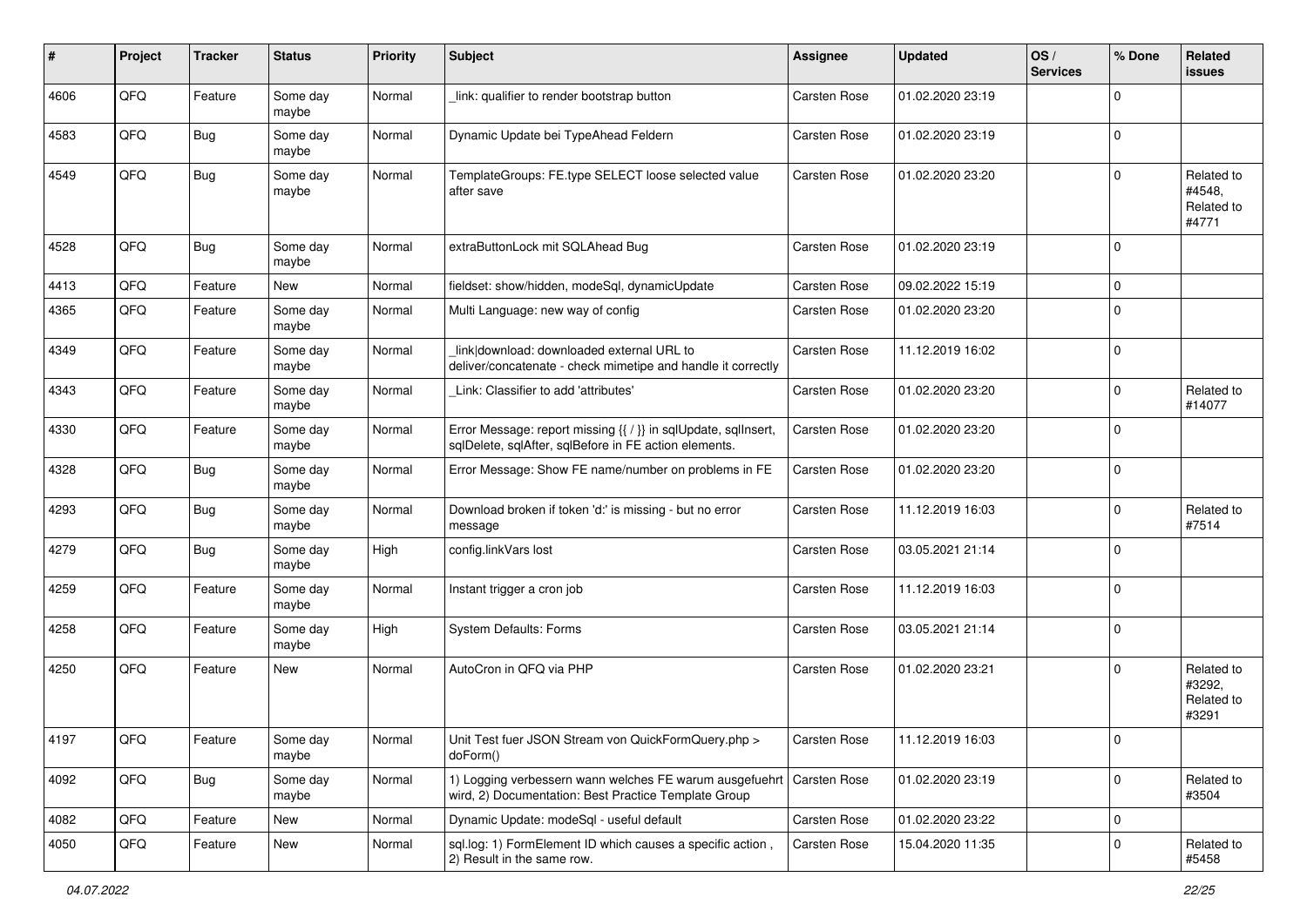| #    | Project | <b>Tracker</b> | <b>Status</b>     | <b>Priority</b> | <b>Subject</b>                                                                                                                      | Assignee            | <b>Updated</b>   | OS/<br><b>Services</b> | % Done      | Related<br><b>issues</b>                    |
|------|---------|----------------|-------------------|-----------------|-------------------------------------------------------------------------------------------------------------------------------------|---------------------|------------------|------------------------|-------------|---------------------------------------------|
| 4026 | QFQ     | Feature        | Some day<br>maybe | Normal          | sqlLog.sql: log number of FE.id                                                                                                     | <b>Carsten Rose</b> | 11.12.2019 16:03 |                        | $\Omega$    | Related to<br>#5458                         |
| 4023 | QFQ     | Feature        | <b>New</b>        | Normal          | prepared statements - FE action: salveld, sqllnsert,<br>sglUpdate, sglDelete, sglBefore, sglAfter                                   | <b>Carsten Rose</b> | 11.12.2019 16:15 |                        | $\Omega$    |                                             |
| 4018 | QFQ     | Feature        | <b>New</b>        | Normal          | typeahead: long query parameter / answer triggers 'Attack<br>detected' and purges current SIP storage.                              | <b>Carsten Rose</b> | 29.06.2022 22:46 |                        | $\Omega$    | Related to<br>#9077                         |
| 4008 | QFQ     | Bug            | Some day<br>maybe | Normal          | FormElemen.type=sendmail: wrong 'TO' if 'real<br>name <rea@mail.to>' is used</rea@mail.to>                                          | <b>Carsten Rose</b> | 11.12.2019 16:03 |                        | $\Omega$    |                                             |
| 3991 | QFQ     | Feature        | Some day<br>maybe | Normal          | report: Columnname ' skipWrap' skips 'fbeg', 'fend'                                                                                 | <b>Carsten Rose</b> | 11.12.2019 16:03 |                        | $\Omega$    |                                             |
| 3990 | QFQ     | Feature        | Some day<br>maybe | High            | custom class definition: add space automatically                                                                                    | <b>Carsten Rose</b> | 03.05.2021 21:14 |                        | $\Omega$    |                                             |
| 3967 | QFQ     | Feature        | Some day<br>maybe | High            | Report: Checkbox, Radio, Dropdown, Input welches ohne<br>Submit funktioniert - 'Inline-Form'                                        | <b>Carsten Rose</b> | 03.05.2021 21:14 |                        | $\Omega$    |                                             |
| 3947 | QFQ     | Feature        | Some day<br>maybe | Normal          | Attack detectect: logout current user                                                                                               | <b>Carsten Rose</b> | 11.12.2019 16:03 |                        | $\Omega$    | Related to<br>#5458.<br>Related to<br>#6299 |
| 3942 | QFQ     | Feature        | Some day<br>maybe | Normal          | Action Elemente: neu generierte IDs via FE weitergeben                                                                              | <b>Carsten Rose</b> | 11.12.2019 16:03 |                        | $\Omega$    | Related to<br>#3941                         |
| 3941 | QFQ     | Feature        | Some day<br>maybe | Normal          | sqlAfter: es sollten mehrere moeglich sein                                                                                          | <b>Carsten Rose</b> | 11.12.2019 16:03 |                        | $\Omega$    | Related to<br>#3942                         |
| 3905 | QFQ     | Feature        | Some day<br>maybe | Normal          | Documentation: Best Practice anhand eines Online<br>Bewerbungstools                                                                 | <b>Carsten Rose</b> | 11.12.2019 16:03 |                        | $\Omega$    |                                             |
| 3900 | QFQ     | Feature        | Some day<br>maybe | Normal          | Extend documentation of 'Copy / Paste'                                                                                              | <b>Carsten Rose</b> | 11.12.2019 16:03 |                        | $\Omega$    | Related to<br>#3899                         |
| 3895 | QFQ     | <b>Bug</b>     | Some day<br>maybe | Normal          | typeahead pedantic: on lehrkredit Idap webpass - if only one<br>person is in dropdown, such person can't be selected                | <b>Carsten Rose</b> | 11.12.2019 16:03 |                        | $\Omega$    |                                             |
| 3882 | QFQ     | <b>Bug</b>     | Some day<br>maybe | Normal          | templateGroup: disable 'add' if limit is reached - funktioniert<br>nicht wenn bereits records existierten                           | Carsten Rose        | 11.12.2019 16:03 |                        | $\Omega$    |                                             |
| 3877 | QFQ     | Feature        | Some day<br>maybe | Normal          | FormEditor: die Felder die aktuell nicht gebraucht werden<br>nur auf readonly/disabled setzen (nicht ausblenden > das<br>irritiert. | <b>Carsten Rose</b> | 11.12.2019 16:03 |                        | $\Omega$    |                                             |
| 3867 | QFQ     | Feature        | Priorize          | Normal          | Readonly Formular: Template Groups add/delete<br>ausbeldnen                                                                         | <b>Carsten Rose</b> | 05.05.2021 22:12 |                        | $\Omega$    |                                             |
| 3848 | QFQ     | Feature        | Some day<br>maybe | High            | Antivirus check fuer Upload files in qfq?                                                                                           | Carsten Rose        | 03.05.2021 21:14 |                        | $\mathbf 0$ | Related to<br>#4131                         |
| 3811 | QFQ     | Bug            | Some day<br>maybe | Normal          | Dynamic Update: extraButtonInfo - Text aktualisieren                                                                                | <b>Carsten Rose</b> | 11.12.2019 16:03 |                        | U           | Related to<br>#11517                        |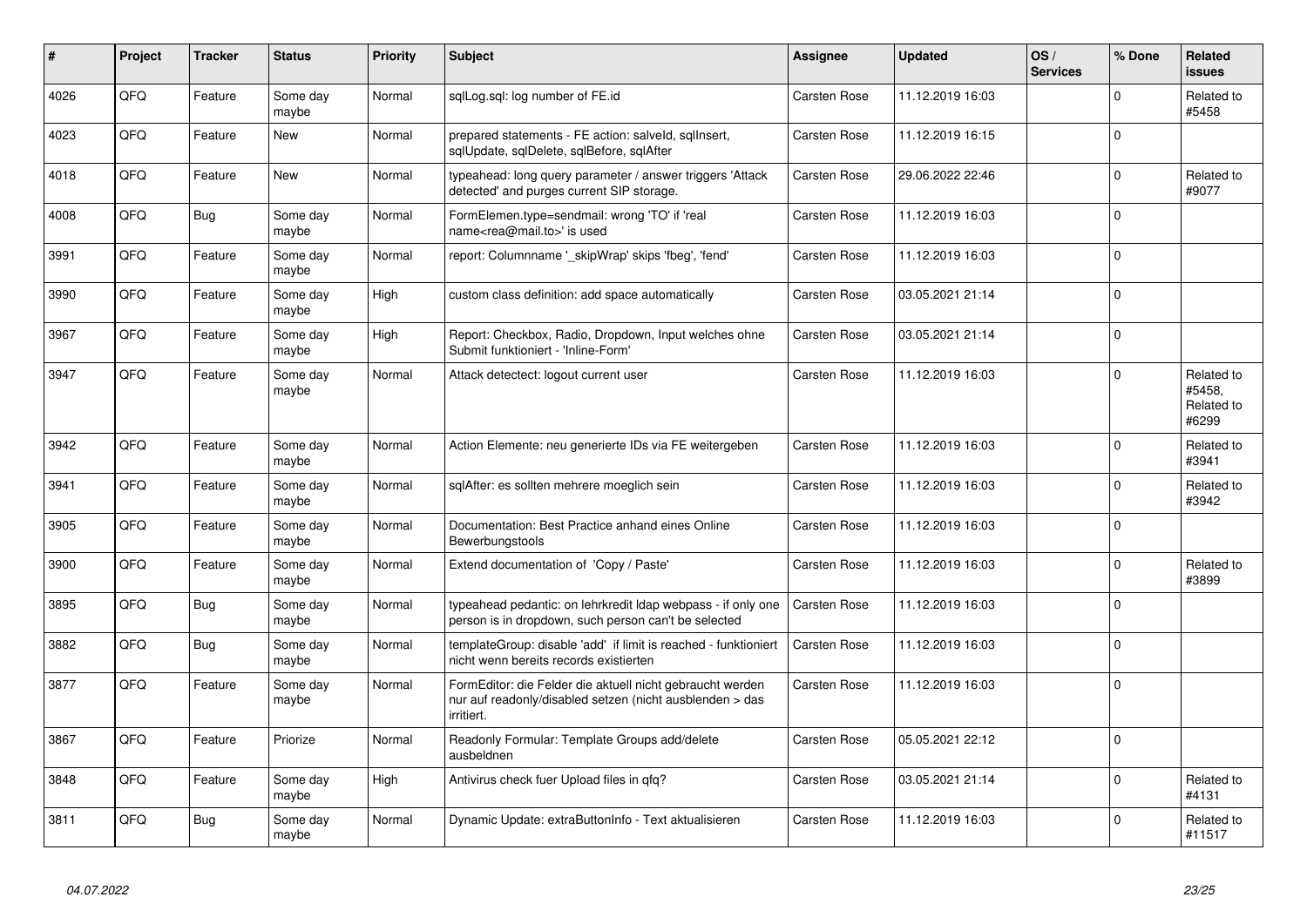| #    | Project | <b>Tracker</b> | <b>Status</b>     | <b>Priority</b> | <b>Subject</b>                                                                                                                               | <b>Assignee</b>     | <b>Updated</b>   | OS/<br><b>Services</b> | % Done         | Related<br><b>issues</b>                    |
|------|---------|----------------|-------------------|-----------------|----------------------------------------------------------------------------------------------------------------------------------------------|---------------------|------------------|------------------------|----------------|---------------------------------------------|
| 3782 | QFQ     | Bug            | Priorize          | Normal          | Bei fehlerhafter Eingabe (z.B. Datum) sollte das erwartete<br>Format angezeigt werden                                                        | <b>Carsten Rose</b> | 01.02.2020 10:13 |                        | $\Omega$       |                                             |
| 3750 | QFQ     | Bug            | Some day<br>maybe | Normal          | FE in a row: if one violates check, all are red                                                                                              | Carsten Rose        | 11.12.2019 16:03 |                        | $\Omega$       |                                             |
| 3727 | QFQ     | Feature        | New               | High            | Security: Session Hijacking erschweren                                                                                                       | Carsten Rose        | 03.05.2021 21:14 |                        | $\Omega$       |                                             |
| 3708 | QFQ     | Feature        | Some day<br>maybe | Normal          | Form: input - 'specialchars', 'none'  gewisse tags erlauben<br>andere verbieten                                                              | <b>Carsten Rose</b> | 11.12.2019 16:02 |                        | $\Omega$       | Related to<br>#14320                        |
| 3682 | QFQ     | <b>Bug</b>     | Some day<br>maybe | Normal          | Dynamic update: Radio buttons                                                                                                                | Carsten Rose        | 11.12.2019 16:02 |                        | $\Omega$       |                                             |
| 3677 | QFQ     | Feature        | Some day<br>maybe | Normal          | wkhtmitopdf: FE User access prohibited, if client IP changes<br>\$TYPO3_CONF_VARS[FE][lockIP]                                                | <b>Carsten Rose</b> | 11.12.2019 16:02 |                        | $\Omega$       |                                             |
| 3666 | QFQ     | Feature        | Some day<br>maybe | Normal          | a) Performance Messung: mysql_real_escape_string() im<br>Vergleich zu str_replace(), b) doppeltes Aufrufen von<br>mysql real escape string() | Carsten Rose        | 11.12.2019 16:02 |                        | $\Omega$       |                                             |
| 3588 | QFQ     | Bug            | Some day<br>maybe | Normal          | templateGroup: versteckte Elemente werden weiterhin<br>gespeichert.                                                                          | <b>Carsten Rose</b> | 11.12.2019 16:02 |                        | $\Omega$       |                                             |
| 3570 | QFQ     | Bug            | Some day<br>maybe | High            | Formular mit prmitnew permitEdit=Always wird nicht<br>aufgerufen (ist leer)                                                                  | Carsten Rose        | 03.05.2021 21:14 |                        | $\overline{0}$ |                                             |
| 3547 | QFQ     | Bug            | <b>New</b>        | Normal          | FE of type 'note' causes writing of empty fields.                                                                                            | Carsten Rose        | 01.02.2020 23:21 |                        | $\Omega$       |                                             |
| 3537 | QFQ     | Feature        | Some day<br>maybe | Low             | SHOW COLUMNS FROM tableName - Extend '{{!'<br>definition                                                                                     | <b>Carsten Rose</b> | 11.12.2019 16:02 |                        | $\Omega$       |                                             |
| 3504 | QFQ     | Feature        | <b>New</b>        | Normal          | Logging: welche Action FEs werden wann wie ausgefuehrt                                                                                       | Carsten Rose        | 01.02.2020 23:21 |                        | $\Omega$       | Related to<br>#5458,<br>Related to<br>#4092 |
| 3458 | QFQ     | Feature        | Some day<br>maybe | Normal          | Display 'Edit Form Element'-Checkbox on form: should<br>depend on FE Group                                                                   | Carsten Rose        | 11.12.2019 16:02 |                        | $\Omega$       | Related to<br>#3447                         |
| 3457 | QFQ     | Feature        | Some day<br>maybe | Normal          | LDAP: concat multi values to one single entry                                                                                                | <b>Carsten Rose</b> | 11.12.2019 16:02 |                        | $\Omega$       |                                             |
| 3432 | QFQ     | Feature        | <b>New</b>        | Normal          | subrecord: dynamicUpdate                                                                                                                     | Carsten Rose        | 11.06.2020 21:10 |                        | $\Omega$       | Related to<br>#5691                         |
| 3385 | QFQ     | Feature        | Some day<br>maybe | Normal          | templateGroup: insert/update/delete non primary records                                                                                      | <b>Carsten Rose</b> | 11.12.2019 16:02 |                        | $\Omega$       |                                             |
| 3350 | QFQ     | Feature        | Some day<br>maybe | Normal          | FormEditor: Hilfetext hinter 'checktype'                                                                                                     | <b>Carsten Rose</b> | 11.12.2019 16:02 |                        | $\Omega$       |                                             |
| 3349 | QFQ     | Bug            | Some day<br>maybe | Normal          | config.qfq.ini: a) vertraegt keine '=' im Value (z.B. Passwort),<br>b) Values sollten in ticks einschliessbar sein (spaces, )                | Carsten Rose        | 11.12.2019 16:02 |                        | $\Omega$       |                                             |